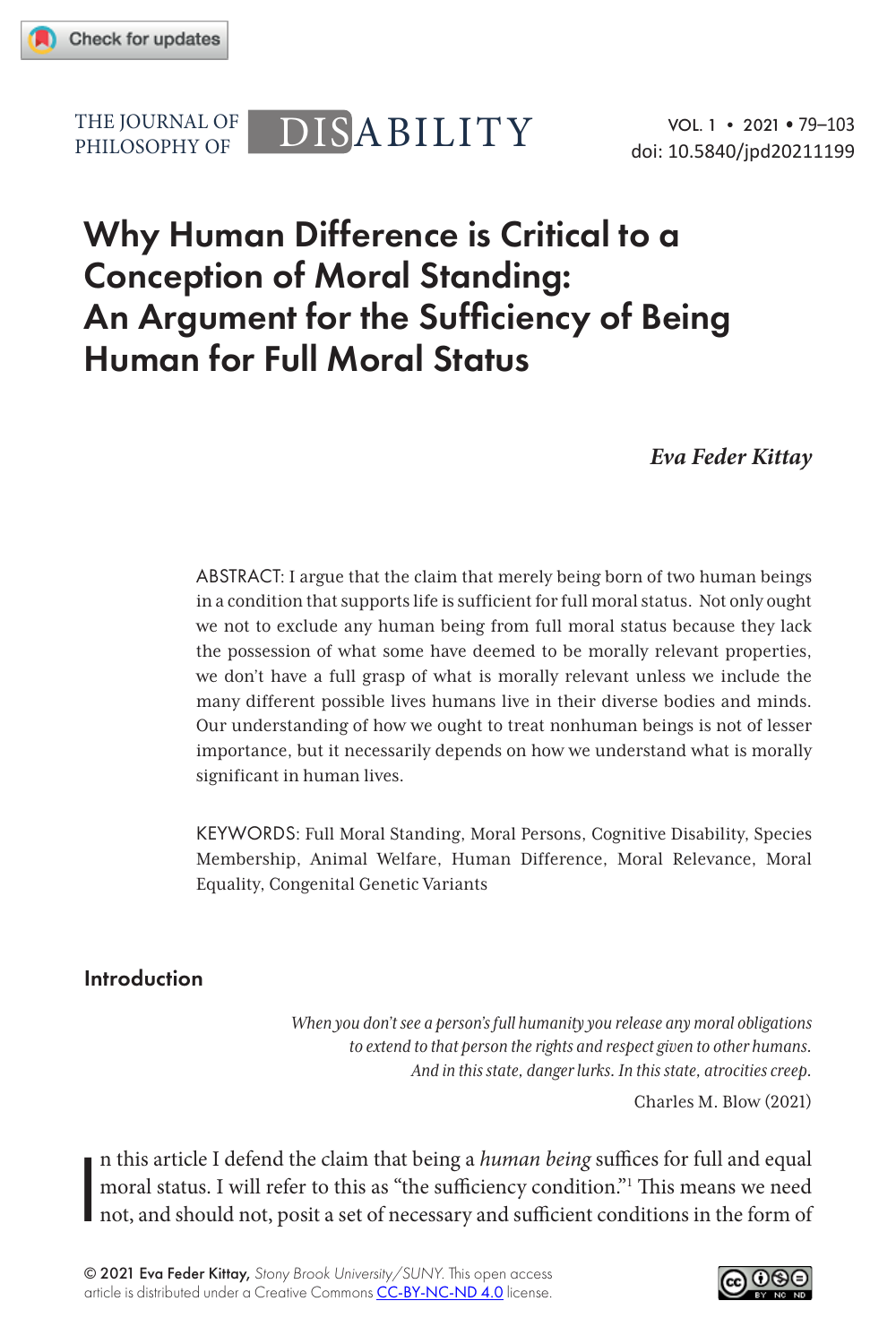"morally relevant intrinsic properties" to define moral personhood. Such a notion is unnecessary, and undesirable. Being human suffices but is not necessary for full moral status. The claim leaves open possibility that nonhuman animals are moral persons, or that we might in the future encounter some other being who we want to say has full moral status.

"Moral personhood" is a useful term to cover all that have full moral standing. Positing a sufficiency condition for human beings, I argue, does not mean that the category of moral persons is a grab bag of different conditions that are jointly sufficient and necessary. We can formulate such an inclusionary concept by taking human being as the paradigmatic case that then helps direct us to the morally significant aspects of nonhuman lives—some of whom may be thought just as morally significant as humans. The imperative to defend the sufficiency condition is metaethical insofar as it directs our attention to how we form important ethical concepts—in this case—what is "morally relevant." Its normative importance is to dispute the exclusion of some human beings, especially those with severe cognitive disabilities, from the moral status we accord to ourselves.<sup>2</sup>

It is necessary to make some preliminary remarks about the terms as I am using them. First, what I mean by *full moral status* is the moral status that we bestow on ourselves. It is the basis of claims of rights, protections, and entitlements. It is captured (though not defined) by the United Nations Declaration of Human Rights and subsequent covenants such as the UN Convention on the Rights of Disabled People.3 Those who have full moral status are moral equals. The ideal of moral equality is that all moral equals are entitled to the care and the social, economic, and political rights and entitlements needed for flourishing. That some beings, and not all, have full moral standing does not entail that nonequals have no moral standing. Moral standing, on my view, is not so much graduated, as it is diverse.<sup>4</sup> Different beings have moral status in accordance with their form of life and what is of value to them, that is—as far as we humans can discern this in the context of nonhuman life.<sup>5</sup>

When I speak of human beings to which the sufficiency condition for full moral status applies, I do not include *anything* human, such as human tissue; the condition is reserved for a *living human being*. By a living *human being,* I mean all those born humans who are in a condition that is compatible with life. The fetus is not yet a human being in this sense. It exists, even in later stages, because another human being houses it and makes its existence possible. This intricate relationship complicates determining its moral status relative to the human being to whom it is tethered. But we need not resolve the vexing question of the moral status of the fetus, nor need we reject or accept abortion rights, to accept the sufficiency condition.

The sufficiency condition applies to human beings who are in a state that is compatible with life. Most fetuses that would not be viable if born are aborted spontaneously, but sometimes one does survive birth only to die very shortly after, such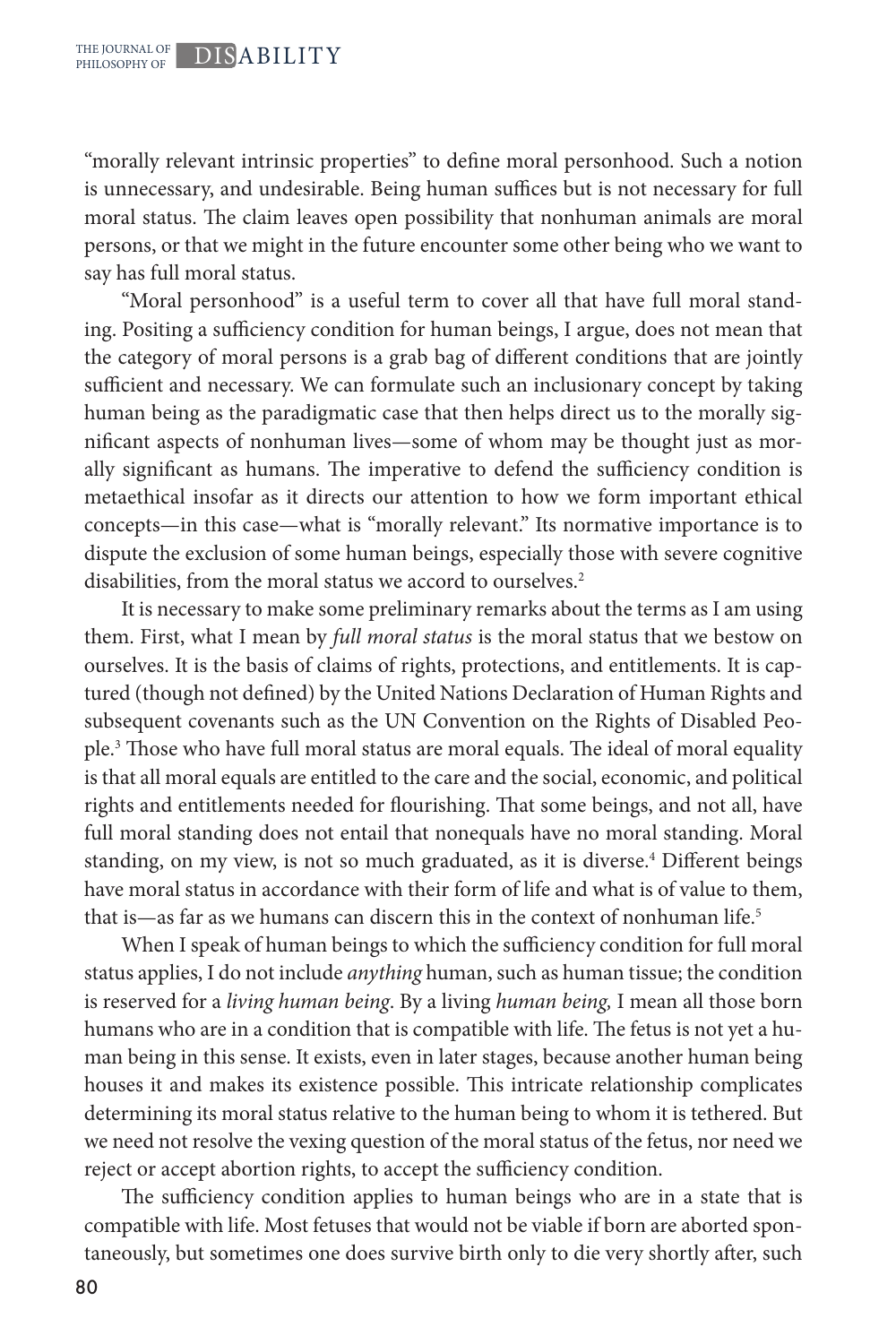as anencephalic neonates.<sup>6</sup> Anencephalic infants are missing a brain and are born with only a brain stem. They live at most a few weeks because a missing brain is not compatible with human life. Individuals who enter end-stage Alzheimers or other forms of fatal dementia are still in a condition that is compatible with life—though barely so. At the very end of end-stage Alzheimer's, for example, once the brain is so damaged that the condition ceases to be compatible with life, the individual dies. One might want to make the case that each of these individuals should have some of the stringent protections, for example not being used for food, that those with full moral status do. One can make a plausible argument for the importance of treating even dead or "brain dead" human beings with a moral status that falls short of full moral status. One can argue that such a less robust moral status acknowledges that these people were all, at some time, "some mother's child" (Kittay 2019b [1999]) that is, a human being nurtured by a caring other who has full moral standing (Scanlon 1998, 186).<sup>7</sup> Still, one can proceed defending a sufficiency condition for full moral status with solely the following two restrictions: that the human being is born and is in a condition that is compatible with life.

## Why Do We Need to Argue for the Sufficiency Condition?

Why argue for the sufficiency condition and its immediate implication, that all human beings are moral equals? Is this a proposition that needs argument?<sup>8</sup> Should we not take it as a moral primitive? After all, the idea that all human beings are equal in moral worth is a principle most of us adhere to, even when we see it violated time and time again. It is a principle reiterated in the major world religions and has been enshrined as a basic philosophical principle since at least the enlightenment in the Western world. Breaches are called out in the name of the victim's common humanity around the globe, even if not *universally* subscribed to (Kittay 2017). Within the Abrahamic tradition, the idea is enshrined in Scripture: Human beings are created in the image of God.

Can we then say that it is a belief as fundamental and resistant to skepticism as G. E. Moore's example of the proof of the existence of his two hands (Curtis and Vehmas 2016). No. Moore's certainty of his two hands comes with his daily use of these. Most can do very well without the belief in the equal moral status of all human beings. There needs to be some reason to uphold it. Moreover, the idea that all human beings are morally equal and have full moral standing has been challenged—not only by vicious regimes such as Nazism, but by some contemporary philosophers. Also, one may suggest, by the rationing protocols that are invoked in the COVID-19 pandemic.9

In contemporary debates, concerns about the moral equality of all human beings have taken the following form: The view that all human beings are moral equals is re-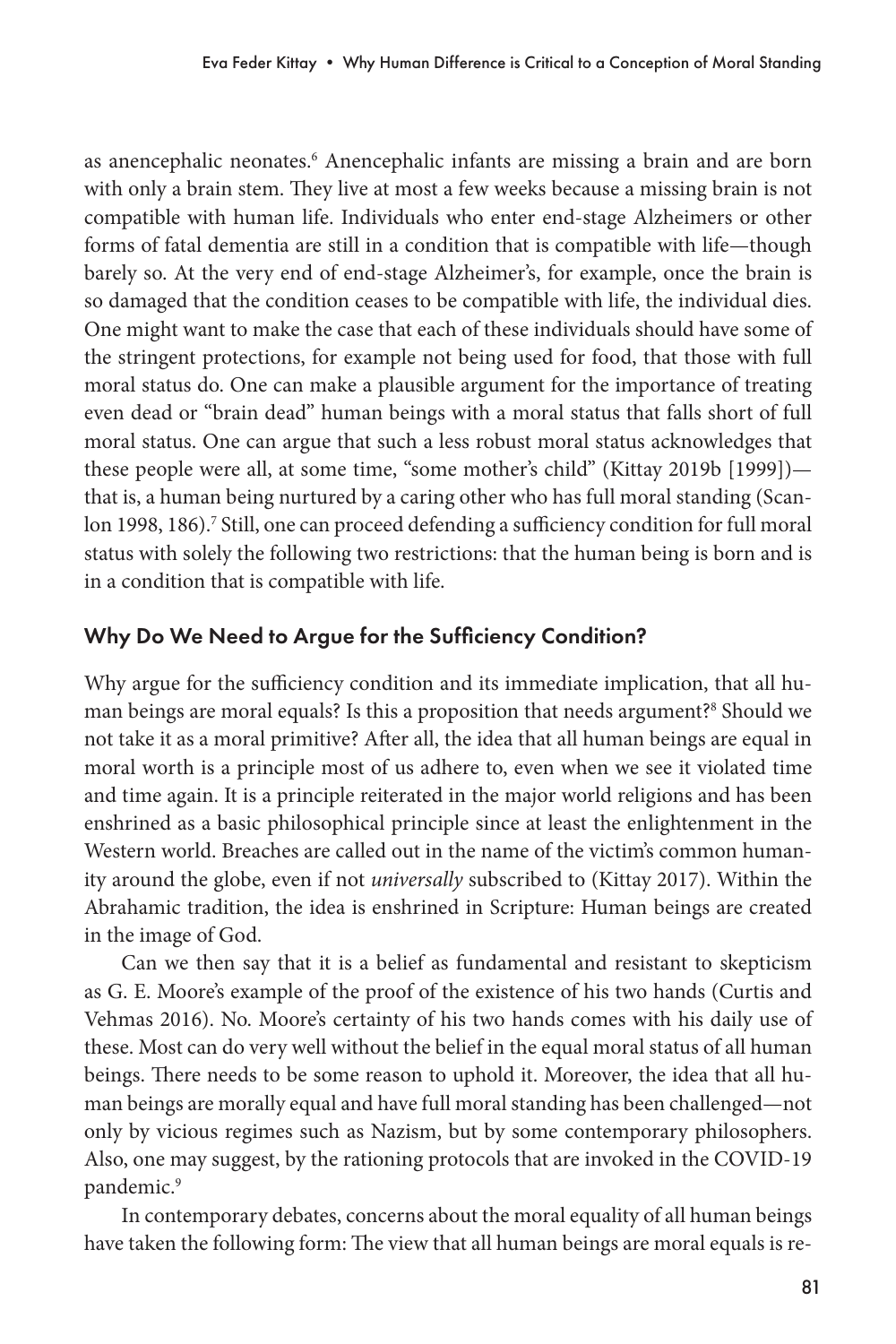sponsible for our neglect of our moral obligations to nonhuman creatures, indeed to the entirety of the nonhuman world (McMahan 2003; Singer 2010). The sufficiency claim skirts the issue in question by not insisting that being human is a necessary condition. Some have argued that the defense of animal welfare and animal rights *depends* on excluding human beings without the requisite capacities from full moral status.<sup>10</sup> At the very least, it is claimed, it is an indispensable pedagogical tool (Kittay 2019a).

However, the contention that there is a direct conflict between asserting the full moral status of all human beings and the rights (or welfare) of animals needs to be confronted. Many philosophers have already challenged this position. Perhaps the earliest and most well-known is by the Wittgensteinian philosopher Cora Diamond (1978). Elizabeth Anderson (2004) has done so with the concept of relational equality. Another Wittgensteinian approach (indebted to the metaphysics of John McDowell) by Alice Crary (2016) offers a book length response. Many more defend animal rights and welfare without relying on the sort pernicious choice offered by Singer, McMahan and others. My own approach and contribution to the discussion is beholden to the liberatory movements of feminist, BIPOC, and LGBTQI people's insistence on the importance of recognizing the diverse human possible lives in framing our moral discussions.

It has been by virtue of the theoretical and historical work of these movements that we have come to realize that the Enlightenment claim that "all men are equal," did not, in fact, profess the view that *all* human beings were equal. First, the Enlightenment proponents of equality generally meant men, not women. Beyond that, we know that the exclusion of black, brown, and indigenous people from full moral status was endemic in Enlightenment thought (Mills 1997). Excluded as well were the significantly mentally impaired. John Locke (1894, Vol. 3, 418) distinguished *Man* from *Moral Man*—the latter is a person and all persons, whether human or not, are those who possess reason and reflection and are the same self through time and space. One may be *Man,* but not *Moral Man*, and so will lack the same social and moral status as other human beings.

Kant, who has many disparaging things to say about Black people (Bernasconi 2001) and women (Mann 2006), nonetheless did maintain that having a rational nature is what determines moral status and that human beings, and *all* human beings, are the only beings in the natural world who have a rational nature. That is, a nature they retain whatever condition their minds or bodies are in at any particular time; they have a rational nature solely by virtue of being human beings. Having a rational nature is for Kant both necessary and sufficient for having the full moral status of an end-in-itself, and as all humans have such a nature, being human is at least sufficient for having a full moral nature, and being human includes having a rational nature.<sup>11</sup> Being an end-in-itself that has a rational nature may not necessitate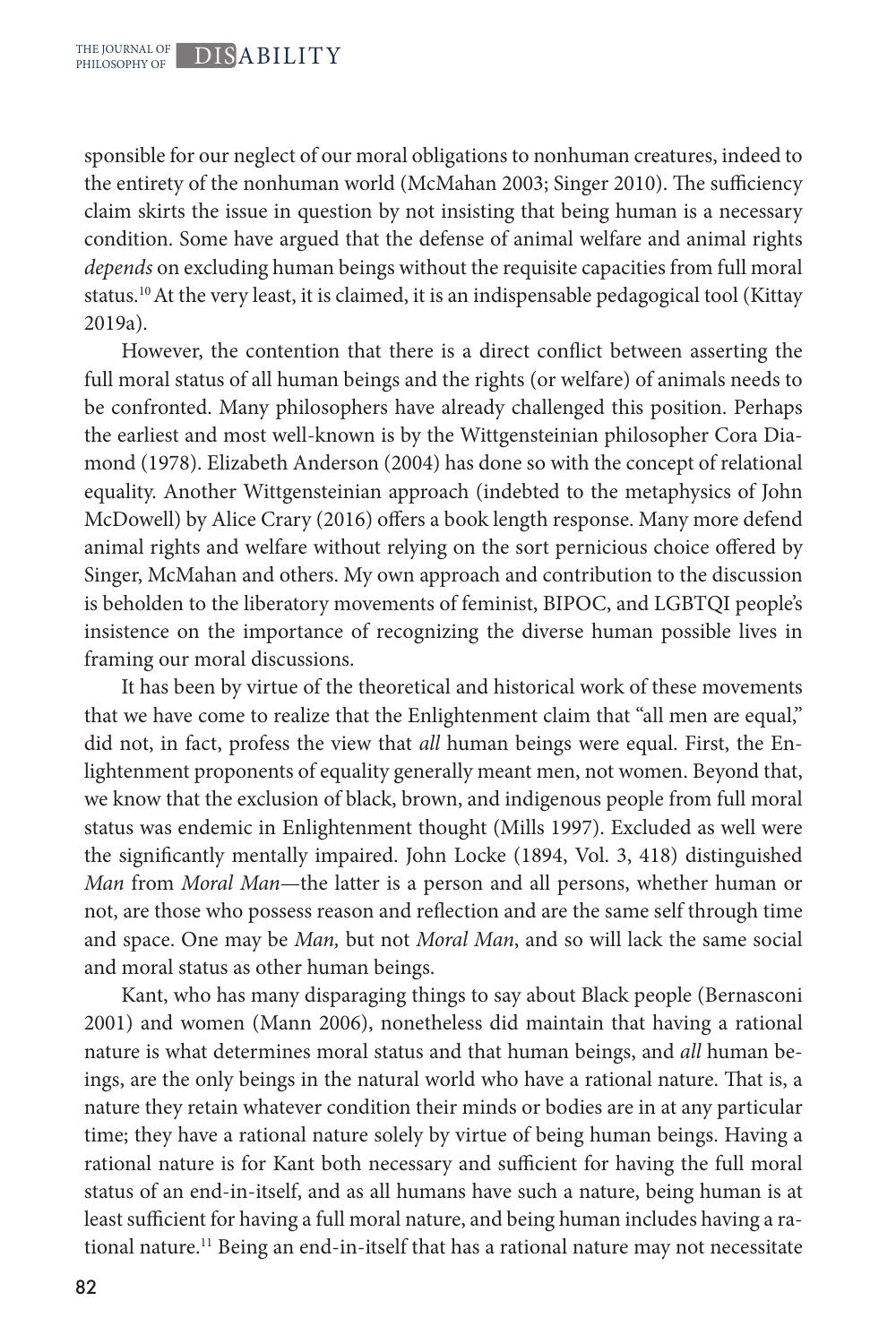being human, but human beings fulfill both the necessary and sufficient conditions for moral status, even if a human is not in possession of their<sup>12</sup> rational faculties due to sleep, drunkenness, illness, or impairment. The rest of the natural world does not have moral status at all, although we are enjoined to treat nonrational creatures humanely to preserve our own humanity.

Kant is one exception to the rule that once one seeks grounds for our moral status based on intrinsic capacities, especially reason, some humans get left out. But the cost of doing so has been to exclude the rest of the natural nonhuman world from moral worth.13 So, we need to find a way to insist that all human beings have a robust moral status and moral parity, but to leave open the possibility that nonhuman beings may also have full moral status. Or, if not full moral status, then moral status sufficient to make moral claims on us.

But even if the sufficiency condition avoids excluding nonhuman beings from the possibility of having full status, critics may nonetheless attack it as a prejudicial preference for members from one's own group. To see why this criticism may have purchase, we need first to recognize that arguing for a sufficiency condition, one which is independent of a necessary condition, goes against the grain of a widely accepted philosophical view. Agnieszka Jaworska puts this way: "[M]oral standing must be a response to some valuable properties of the being in question, and similarly endowed beings should have similar standing" (2007, 462). Using this understanding, even if we insist that being human is such a valuable property but only a sufficient one, we are left unable to say that any nonhuman can be likewise endowed. If we accept the idea that moral standing must be a response to a property that all similarly endowed beings possess, then we are effectively saying that being human is a necessary as well a sufficient condition.

Notice that putting the matter as Jaworska does could be understood in two ways. One is that moral standing is an all or nothing matter. One either has the valued property (or properties) or not. But it is also possible that the valued property comes in degrees, and in that case, moral status is a graduated notion. Therefore, to argue both that being human, an all-or-nothing property, is sufficient for full moral status, but a graduated moral status relies on some *other* morally relevant property raises the question: What is the relationship between moral status in its full version and in its partial version? If we maintain that being human is the morally valuable property that picks out full moral status, but other properties are the basis for moral status of nonhumans, then we cannot have a unified understanding of what moral status responds to. I will argue that it is possible to both insist on the sufficiency of being human for moral status *and* to have a unified conception of moral status. But that position requires us to refuse the conjunction with which Jaworska's formulation lands us: that there is a morally significant property (or set of properties) that is both necessary and sufficient.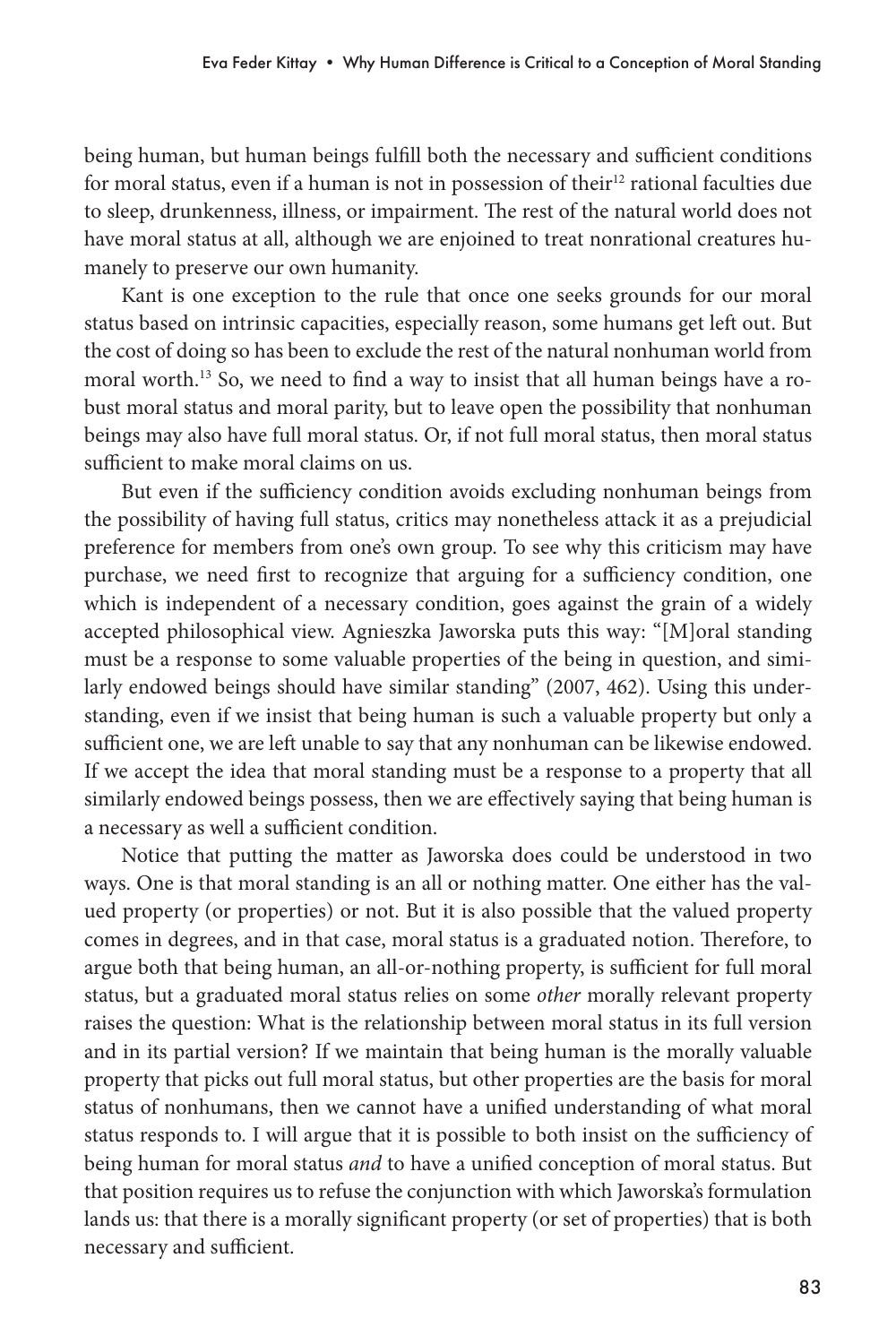The property-based view that is dominant in philosophy is intended not only to provide a unified coherent conception, but also a nonarbitrary way of establishing moral status. The dominant view also excludes relational properties because, the claim is, such relational properties obligate those in the relationship. It cannot establish moral status *tout court*, even a relational property such as species membership. The species relationship is thus morally arbitrary and so is based only on a prejudice favoring our own kind. Such prejudice, it is claimed, is akin to racism or pernicious nationalism.14

In this account, I turn that attack on its head. I argue that the justification of racism, especially in its structural form, is rarely voiced as a preference for one's own group. When one group dominates another, the justification for its power, especially in the case of racism, is its claim to its intrinsic superiority. All despised or denigrated traits are attributed to the outgroup, while the ingroup assumes a monopoly on worthy traits and capacities.

By making the possession of certain properties, traits, or capacities criteria for moral personhood, these theorists first establish an ingroup, a "we" which, while not based on species membership, reproduces the same logic of ingroup claims to superiority. Their defense by its members of the resulting moral hierarchy is that theirs is based on properties that are relevant to the matter at hand: the recognition of another's full moral status.

Yet, herein lies the crux of my argument: the traits of the "we" are drawn from those already included in the "we"—but there is no case made that such traits as these exhaust all possible traits, capacities, relations, or ways of being in the world that are morally significant. That the capacity to reason, for example, is morally significant does not tell us that *only* reason is morally significant. The same may be said for any intrinsic property that is picked out, including the noncognitivist intrinsic property that Jaworska and Tannenbaum (2014) name, the capacity to be a caree in a care relationship.

Granted that we do begin our philosophizing from a "we." But to take this "we" as definitive is to say that only *this* human experience matters. The measure of what is morally relevant is taken to be that set of traits by which the "we" determines who is sufficiently like (in the morally relevant ways) members of their own group. Instead, we can truly understand what is relevant to us as moral beings—and consequently what is morally relevant at all—only when we draw our moral understanding from more than the narrow sampling of humanity that is represented by the "we." Confining the musings of the "we" to that ingroup reproduces a prejudicial understanding of what is worthy of moral consideration.

If we are not basing moral status on intrinsic properties that are morally relevant, how do we escape arbitrariness? The reasons I will adduce are key to understanding what is entailed in the sufficiency condition.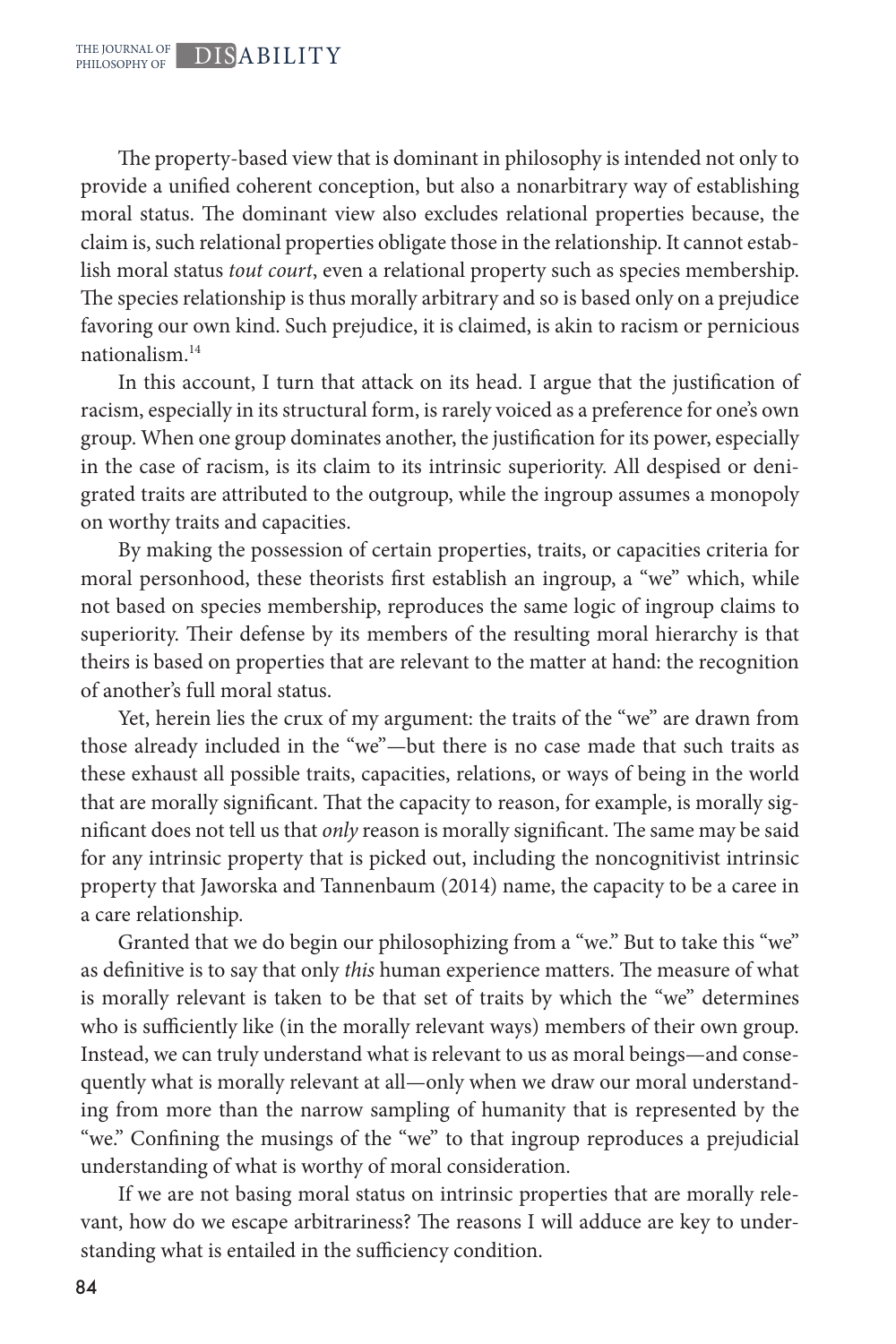## The Argument for the Sufficiency Condition.

The sufficiency condition states that:

- 1. Being a born human being, one who is viable and whose capacities are compatible with life, is all that is required for being accorded full moral status and that
- 2. The possession of properties recognizable to us in nonhumans also ought to serve to attribute moral status, perhaps even full moral status, to nonhumans.

The argument proceeds in two parts. In the first part, we begin as do other accounts, with a "we." And we posit two propositions which are intuitively clear:

PT1a. That "we" (that is those reading this essay) consider ourselves to have full moral standing. This is so, even if we fail to agree on what "we" hold such a moral standing to entail.

PT1b. That all moral theories necessarily depend on our knowledge of our existence as human beings living among other human beings, and (arguably) with other nonhuman creatures, in the world we occupy. (Even if we believe that moral injunction and moral status are handed down to us by divine intervention or are rooted in natural law.)

Because we have no direct access to another source of moral knowledge, and because even the *need* for morality derives from the sorts of beings we are, we must conclude that:

## *C1. We ourselves serve as the measure of what is morally relevant.*

Note that this does not mean that humans are the measure of all that is valuable to beings other than ourselves. As Korsgaard (2018) has argued, value for a being is, as she puts it "tethered" to the sort of being it is. From a different starting point but making a similar point, Frans de Waal writes: "Every species is uniquely adapted to its own ecology" (2017, 27). Each creature has its place in an evolutionary niche, and this niche is what determines what is of value to it. The claim here is that when we are talking about the moral universe, we are speaking from our, that is a human, evolutionary niche. But just as all beings have their evolutionary niche, so too are all beings related—however distantly—and so it makes sense to say that we recognize what we consider morally important features in a being who is not human.

So, what is morally important to us? How do we go from examining our own relationships with others to claiming that these are the moral features in human life? If we are not fixed on the morally relevant properties of the "we" with which our in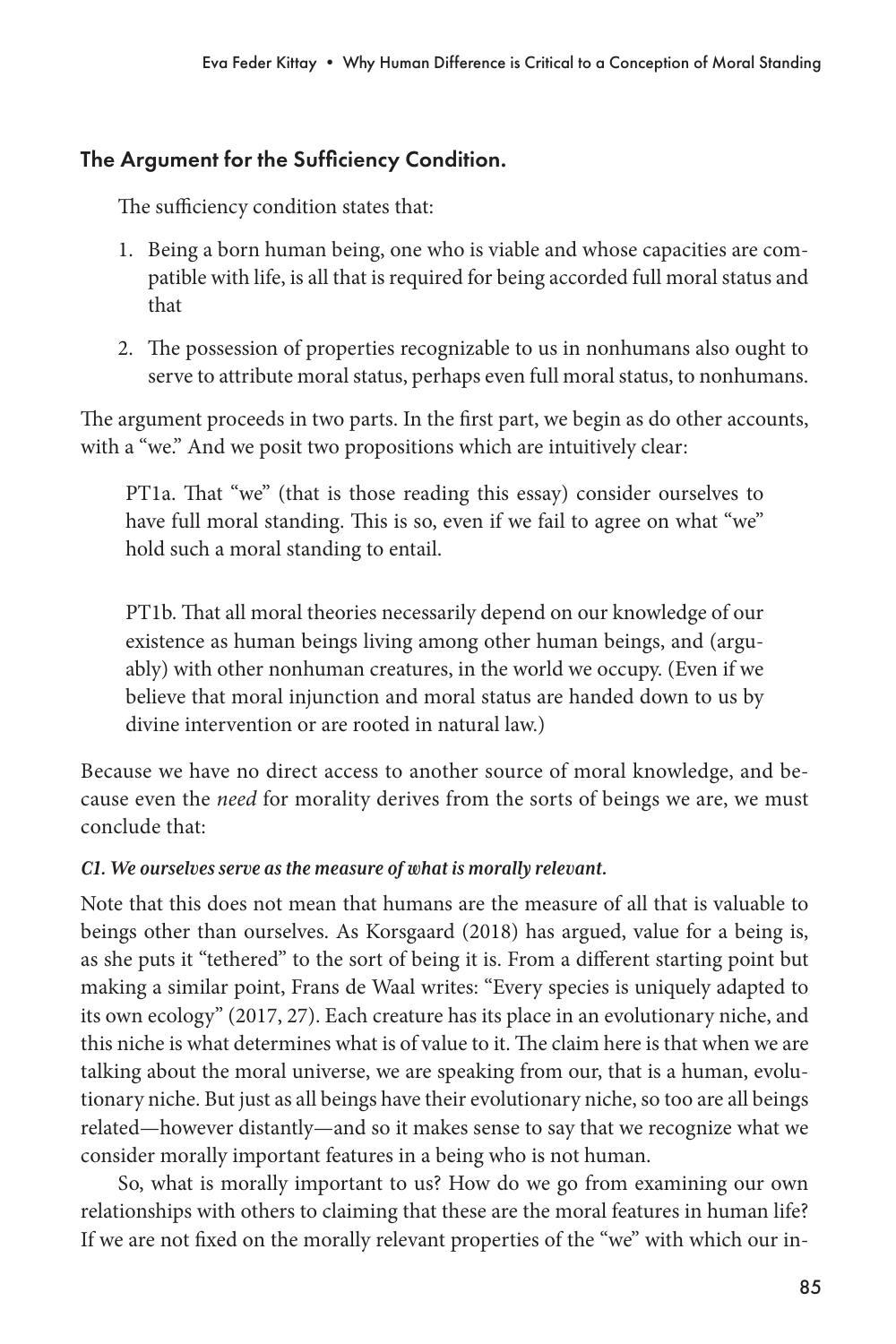quiry began but widen the scope of who and what "we" are, we acquaint ourselves with many aspects of being human that have moral relevance. This gives a more solid basis for understanding ourselves as moral beings than the original "we."

Such a claim should sound familiar. We cannot make universal moral claims if we only look in the mirror. We have to look to the needs and concerns of others to discern what claims have wider, perhaps even universal applicability.

To get at the idea of enlarging the scope of human lives, the second part of the argument, like the first part, begins with a morally intuitive statement that the possibilities of any human being, in terms of their capacities, experiences, and relations to others, are possibilities for all human beings—for any of us. The direct implication is that:

PT2a. To exclude some human beings based on their intrinsic capacities as determined by looking only at those who are like "us" is to rule ourselves out of full moral status should we find ourselves living a human possibility without such capacities.

PT2b. Consequently, ruling out some human beings from full moral status is a *self-defeating claim*.

"We," on the assumption that "we" are beings with full moral status, are creating criteria for moral status based on the lives this "we" lives and has lived. But these are criteria that will exclude us, should we find ourselves living lives whereby we (and arguably those we most care about) no longer meet these criteria. Therefore, creating moral status based on these limited human experiences would constitute a *contradiction in practical reasoning* itself, as we would rule ourselves out of moral consideration should we occupy a different possible human life.15

We can then conclude that if human beings are themselves the measure of what is moral, and it is irrational to exclude some humans from that measure, then:

C2. We must take being a human being as a sufficient condition for moral status.

As a corollary we add:

C3. The status of nonhuman beings is neither nil, nor necessarily inferior—instead, it is necessarily derivative, derived by analogy (or homology) from what we find morally relevant in human lives. And our moral commitments toward nonhumans should be commensurate with these understandings.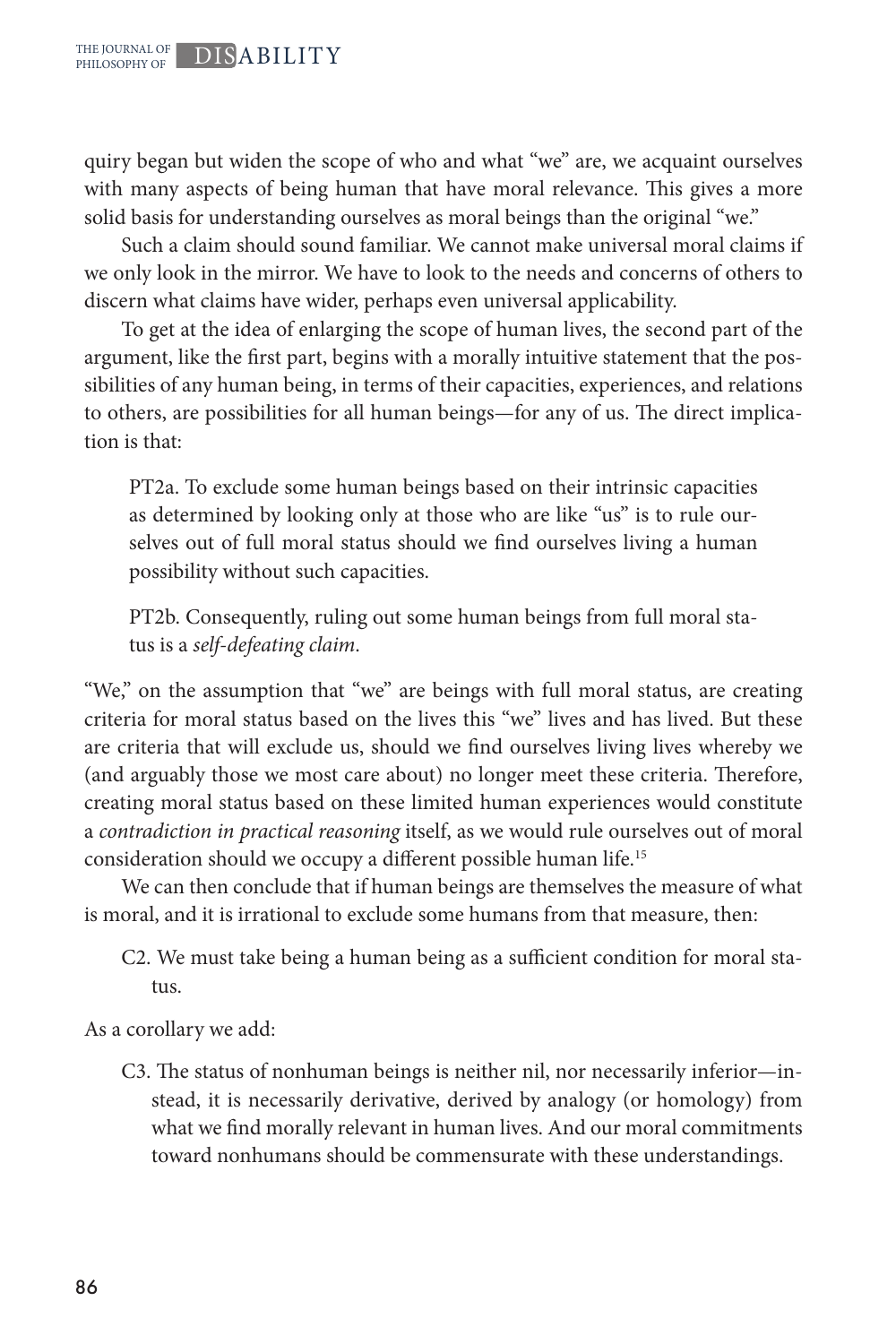## The Source of Our Understanding of Our Moral Standing.

The first step of the argument postulates that "we," those reading this essay, all consider ourselves to have full moral status —although we may each specify full moral status somewhat differently. Full moral status, as opposed to moral status *simpliciter,*  is a robust status shared equally by all who have such a standing. The moral requirements for those who are not among the "we" are not null, but they are always less stringent. Some moral theories hold that we have moral requirements only to those whom we regard as moral equals, and who can reciprocate in kind. But the idea that we have no moral claims to other beings conflicts with our strong intuitions that it is morally wrong to beat, without very good justification (if any), say, a dog or a horse.<sup>16</sup> Or, for that matter, to wantonly destroy a forest to satisfy our greed.

When we turn a reflective eye to these intuitions, we ask: What about *us* gives "us" that full moral standing? The answers we give pertain first to our existence with other human beings and should also include our co-existence with nonhuman creatures and the world within which we are embedded. Still, our initial considerations are not how lions or floods treat us, but how other human beings do, and how we ought to treat them.

## Moral Theories Depend on Our Knowledge of Our Existence as Human Beings

How then do we come to determine what about us gives us full moral status? McMahan proposes that we first consider what it is about "us"—the author and readers that gives us full moral status (McMahan 2003). This is as good as any beginning. There is a "we" to whom we have already attributed full moral status. He then suggests that we interrogate our reasons for this attribution by reflecting on our morally relevant properties, that is, those that justify full moral status. This much is available through armchair philosophy.

But if knowledge of what is morally relevant includes, as I believe it must, participating in moral interactions with those who may be importantly different from ourselves, then what those who are not "us" are like, what capacities and ways of experiencing the world they possess, are important to fully understand the human lives we live, might live, or might have lived in altered circumstances. For this empirical knowledge is critical. There has to be a "fittingness" between facts and moral values.<sup>17</sup>

## The Role of the Empirical Knowledge

In considering what it is about us that gives us our moral standing, we already deploy a set of background conditions that are taken for granted facts about "us." All those who are "us" can be imagined to be in a Room A. But what if there is a Room B and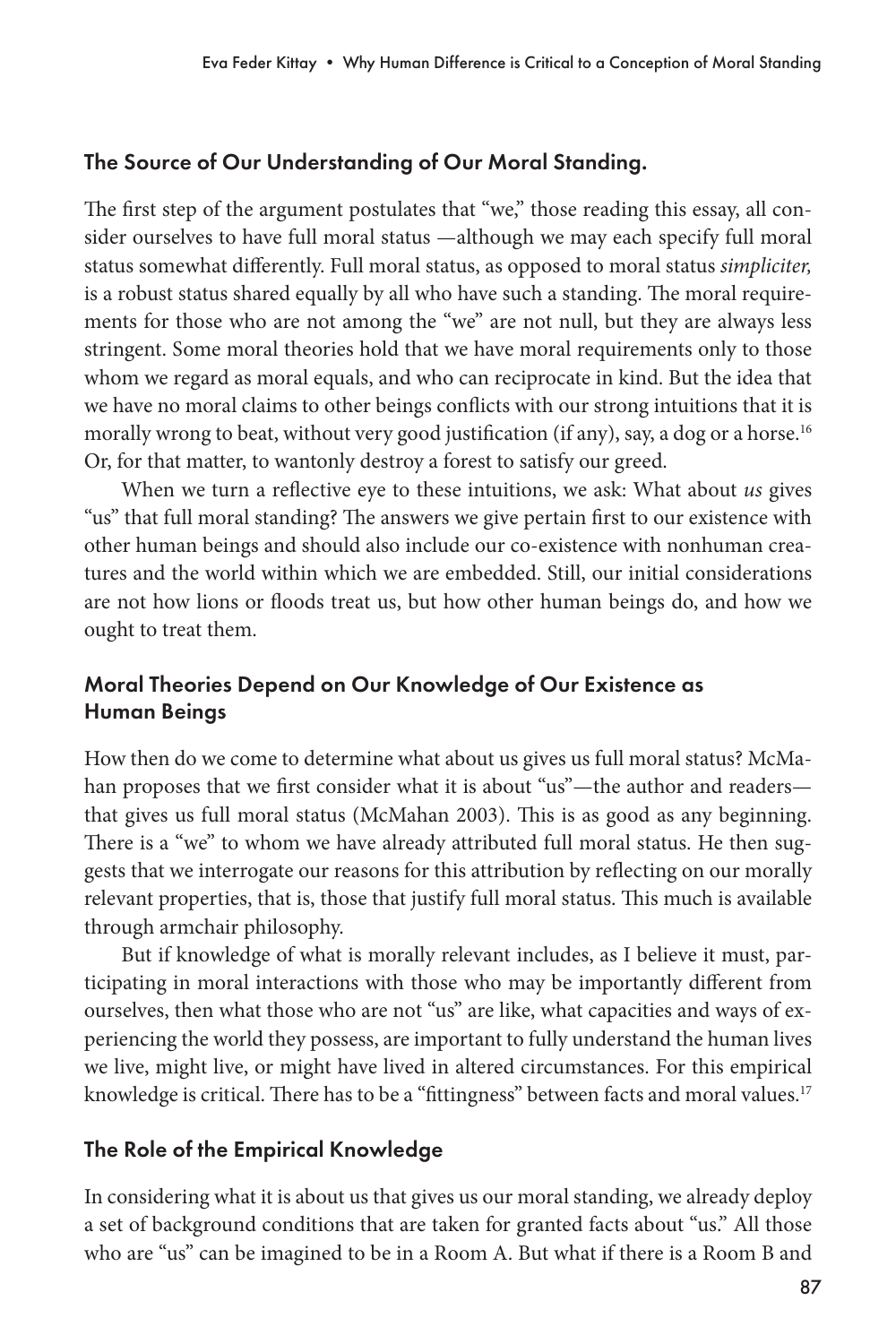the universalizing scope does not apply to the occupants of that room? The capacity for pleasure and pain is nearly universally acknowledged to be something morally important about us and about those upon (or with) whom we act. Yet, were we, or some of us, mere brains in vats, would the capacity to feel bodily pain and pleasure—sensations not possible without the rest of the body—still be morally significant? Were some of us capable of flight, but not others, what might our moral codes look like? Our moral theories would bear little resemblance to what they are today if injuries to our bodies were to invariably and immediately heal themselves, were we unable to form close attachments to other mortal creatures, or were we not born utterly dependent and remain dependent for many subsequent years. Morality is for the sort of creatures we are. And while some of that information can be had by doing armchair philosophy—garnering normatively important information from our own existence<sup>18</sup>—this philosophizing nonetheless rests on empirical information.

Now instead of speculating about the sort of creatures we are not, let us consider plausible cases. Take the Kantian procedure of universalizing the maxim of my actions. Say the maxim is: "As long as I am not depriving another of needed food, I alone decide what I want to eat." If the scope of the universal is the familiar "we" who are reading this essay, universalizing the maxim seems unproblematic. Should I become aware that some individuals do not have any internal controls on their appetite (either because of traumatic damage to their brain or because of some genetic variant) and so will fail to know when to stop, even eating until their stomachs burst, then we cannot simply universalize such a maxim. We either would have to add a rider, "in the case of those who have some control of their food intake," or alter the maxim to be, "as long as I am not depriving another of food, and as long as unsupervised eating will not harm me. . . ." In a kingdom of ends, or behind the Rawlsian veil of ignorance, I may, after all be a person without this control. I could not want to will a world where my lack of control over appetite is such that I would die because in this world autonomous decisions are deemed valuable. It would of course be irrational for me to eat myself to death, and one could say that the maxims apply only to those who are rational agents. But say my impairment robs me of rationality in this regard—then how am I to fare in a world whose maxims do not include me? The point here is that without considering some people who are not species typical in mind or body, whose lives are importantly different from our own, attempts at universalization fail—or they fail to be universal—or worse, are harmful to some.

If the above examples are not sufficiently convincing, consider Kant's view that we could not will a world in which promises are not kept when it is inconvenient to honor them. The presumption is a world in which everyone can make promises or rescind them; that all understand what a promise means; and furthermore, that they are able to act against those who do not keep promises. It doesn't presume a world in which some do not understand what a promise is or have disabilities that affect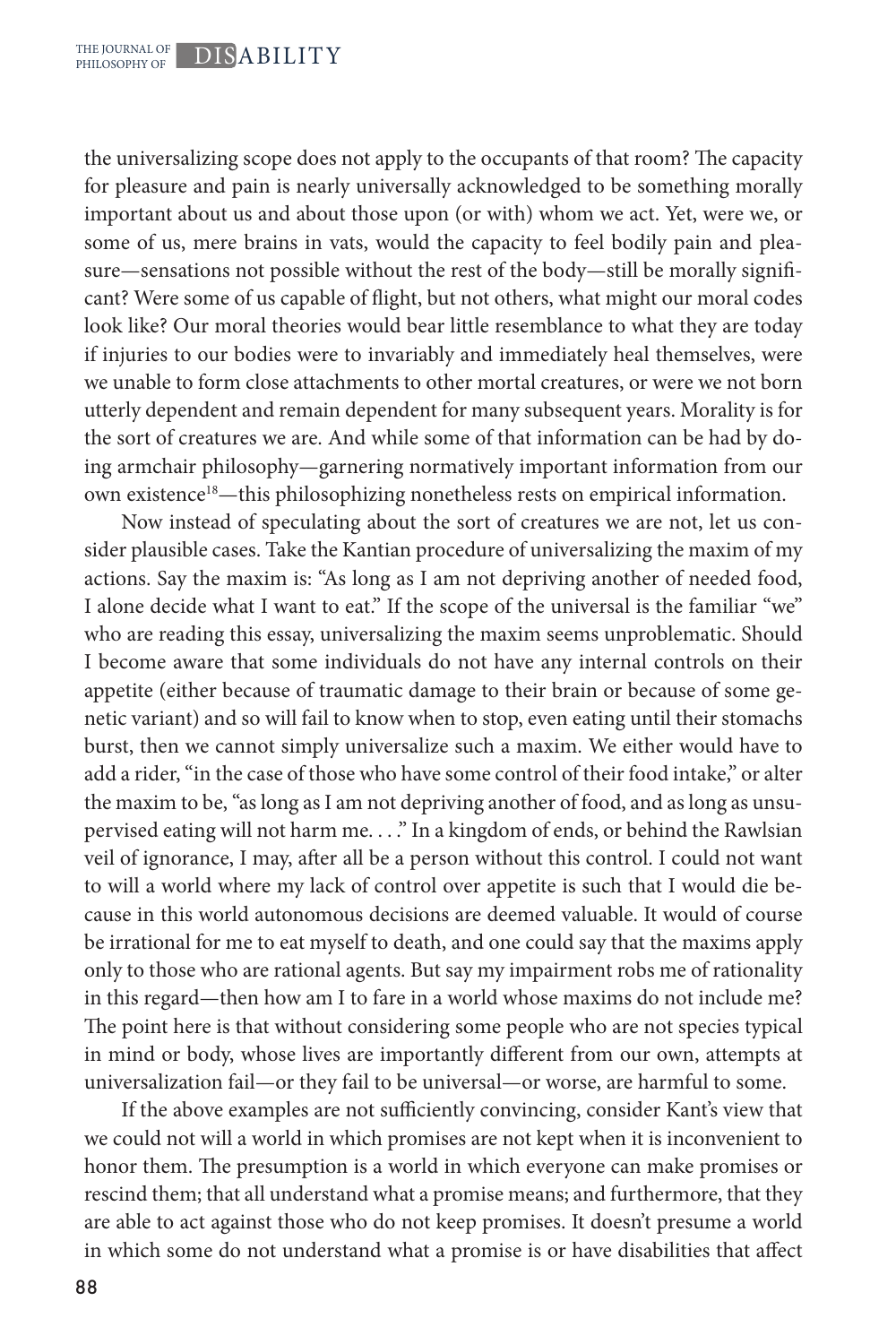their ability to make viable promises. We are not asked how to include these people within the important social and moral practice of promise making.

Similarly, Rawls's veil of ignorance envisions representatives of people who are rational and reasonable. On the Rawlsian account, those who are least advantaged are those who are least advantaged economically. He does not recognize having a nontypical body or mind as placing one in a least advantaged position, except insofar as it results in material hardship. Therefore, the laws chosen may not be ones that pertain to choosers who should find themselves with atypical bodies or minds. Neither the Kantian categorical imperative nor the conditions of the veil of ignorance yield laws or principles which can protect us when our bodies and especially our minds are atypical and especially vulnerable—that is, at those times when we are most in need of protective and enabling laws and policies.

Thus, even if we adopt the most rationalist of moral theories, as, for example, we reason about what sort of legislation we decree for a kingdom of ends, we begin with default empirical knowledge of what such ends-in-themselves require, what makes them suffer, what is beneficial and desirable, and in which relations they participate. Darwall criticizing the role that Kant gives to autonomy in practical reasoning writes:

Kant's idea seems to be that if we see our thinking or judgments in any area as simply directed from without, we will not be able to regard ourselves as reasoning or making rational judgments in that area. No doubt this is true, but it doesn't follow that the reasons on the basis of which we judge are not themselves drawn from features of our judgment's object (and hence, in practical deliberation, from properties of the objects of our desire and volition) . . . (2006, 46)

Kant's reversibility test and Rawls's veil of ignorance are under constraints that render them inapplicable to certain human beings. These constraints still apply to Darwall. The properties of human beings who might be "objects of our desires and volition," are not always the sort of rational agents that can stand in the authoritative relation of the second-person standpoint.

The utilitarian rendering of quality-of-life measures, the QALY, is a notorious example of the failure to consider the situation and point of view of disabled lives. QA-LYs are intended to be used in rationing scarce goods, such as healthcare. But while nondisabled people believe that they would have a lower level of quality of life were they to become disabled, the so-called "disability paradox" is that disabled people rate their lives as having the same quality as nondisabled people do. It is a "paradox" only from the perspective of the able bodied (Reynolds 2021). Utilitarian calculations that are based on a restricted "we" will fail to render valid precepts for moral behavior on its own terms. To become aware of those other human possibilities—the other pos-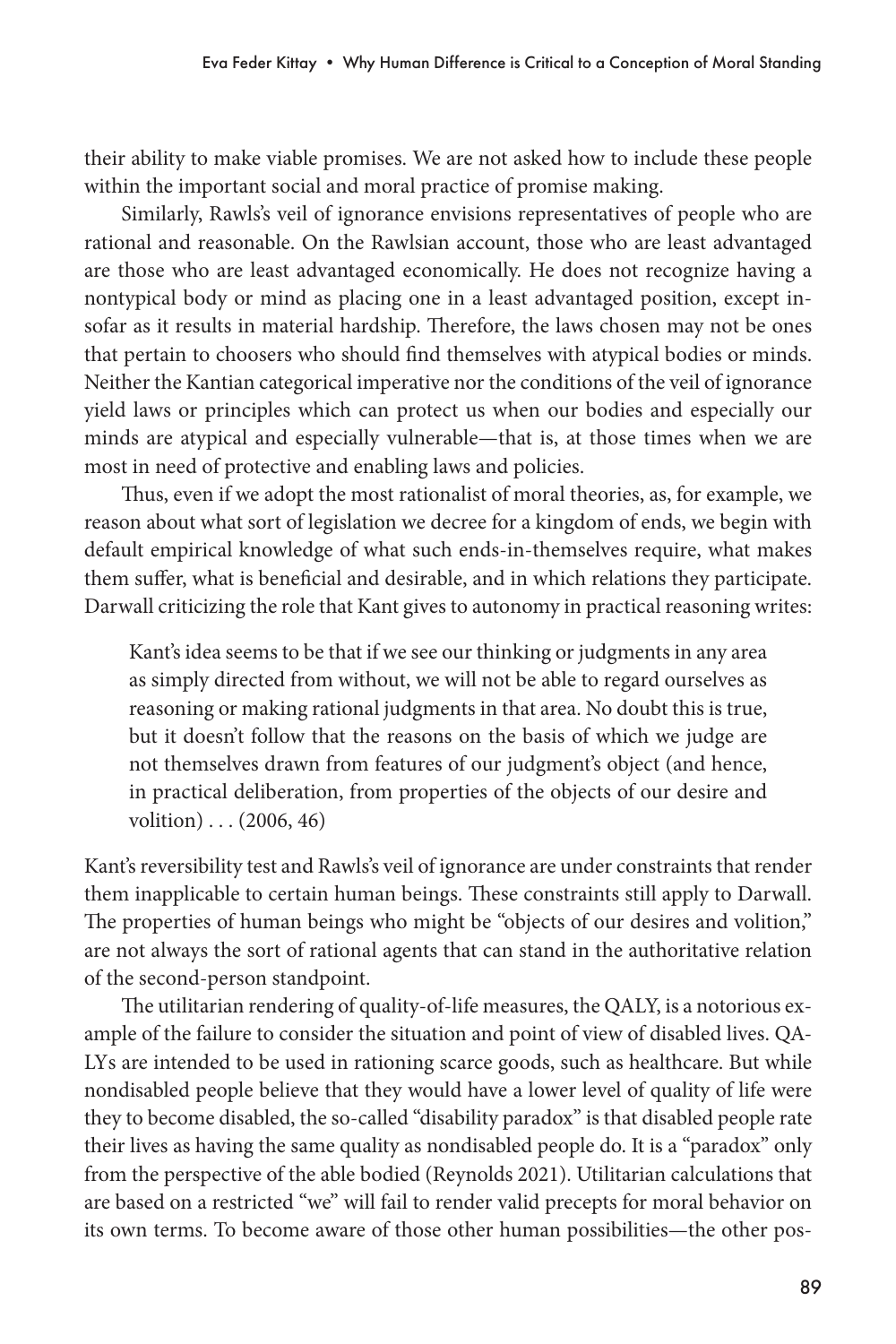sible lives a human being might live, we need to move beyond the armchair—our solipsist self-reflections—and encounter difference.

The armchair philosopher has one thing right. We must start our moral understanding by reflecting on "our" lives, but the "our" must incorporate human experience beyond that which we currently have. What they have right is that humans are themselves the measure of what is moral—only we must leave the armchair to fully understand what that measure is.

#### Fitting the Empirical and the Conceptual Elements of Moral Relevance

Mary Ann Warren remarks:

In making judgements about the moral status of living things, we are not (or should not be) seeking to estimate their value from the viewpoint of the gods, or that of the universe. We are not gods but human beings, reasoning about how we ought to think and act. *Our moral theories can only be based upon what we know and what we care about, or ought to care about.* (Warren 1997, 43, emphasis mine)

I agree that our moral theories can only be based on what we know and what we care about. Yet the last clause in Warren's remarks speaks of what we "ought" to care about. How do we decide what we not only do, but what we *ought* to, care about? We can know empirically what we care about, but not what we *ought* to care about. This concern lies behind the Kantian claim that our capacity for moral action comes not from the empirical, but from the rational. Korsgaard clarifies Kant when she claims that the ought, nonetheless, derives from what actual people do care about, what ends their actions have. As we attempt to coordinate our ends with those of others so that we can live productively and in harmony with them, we also need to understand that we may be in a condition similar to the other, if not at this moment, then sometime in the past or future; if not us, someone whose well-being we care about as much as we care about our own (for whatever we are, we are relational beings who could not exist without someone's care and caring).

Crucial to these considerations is that the possible lives we may have, (except perhaps in a science fiction contrafactual) are *only* human lives. We may wake up to find ourselves being called "vermin," but we will not wake up *being* vermin. We may find ourselves after an accident to be thought of as having the intelligence of a dog, but we will not find ourselves *to be a dog.* Having morally significant properties does not pick out humans with moral significance. Instead, we understand moral significance only through our own suffering and joys, and that of other human beings—as humans live their lives with others in a moral community. If this is the case, and I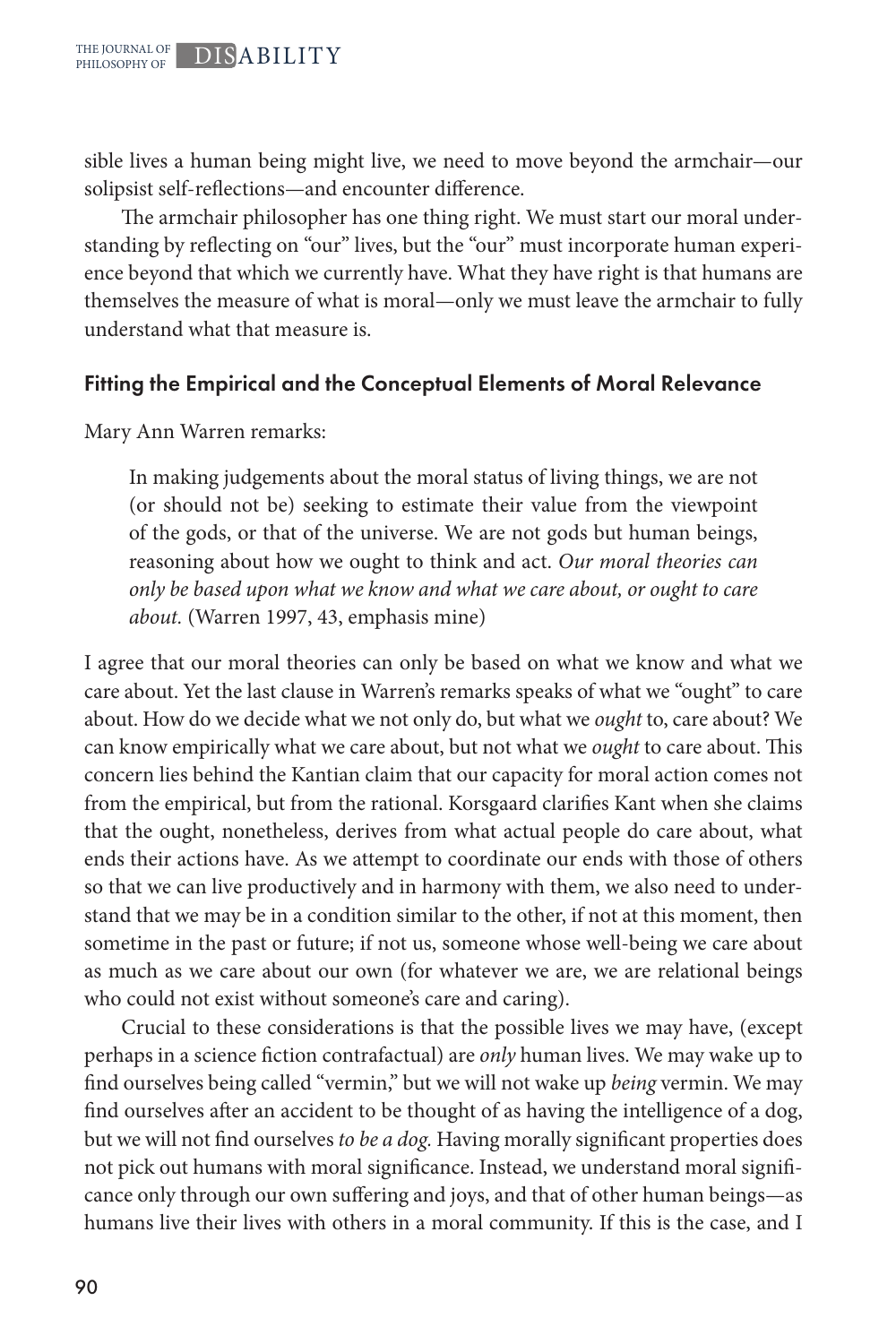cannot see how it can be otherwise, being human, or rather being a human being is the source of moral significance as we humans understand it—it is itself the source of the "ought." If what is morally significant is drawn from our lives as human beings, there are not a priori grounds of moral significance by which we determine if some other human being has morally significant attributes required for full moral status. Being a human<sup>19</sup> is all we should need.

## The Possibilities of Any Human Being is a Possibility for All Human Beings—For Any of Us.

I have argued that Kant, Rawls, and Darwall, like Hobbes, Locke, and contemporary utilitarians, along with moral philosophers of many stripes, provide us with moral and political theories that are limited by the restricted scope of the applicability of their moral theories. The view is vividly captured in Stephan Darwall's notion of the second-person standpoint. Borrowing from Puffendorf, Darwall writes: "Genuine obligations can result only from an address that presupposes an addressee's second-personal competence" (2006, 30). Yet in only a moment, our status may change dramatically from the typical participant envisioned in these theories to those who have been left on the sidelines.

To return to our separate rooms metaphor, "we" now may occupy room A—the room we have designated for all to whom we attribute full moral status. Who occupies room B? Charles Mills (1997) and others have given us convincing evidence that much of Western liberal thought about matters of morals and justice has not considered questions of race or colonialism, even as many in room A were complicitous with the oppression, domination or exploitation of the Black, Brown and Indigenous peoples who were shut out of Room A. Women and gender minorities have made these arguments, and disabled people and their advocates have more recently raised their voices. The claim has also been that as more people are seen as moral equals, the very room itself will be altered. At the very least moral ramps must be installed.

I have claimed that as the possible lives lived by occupants of both rooms are all human possibilities, *they are possibilities for us*. 20 And the moral importance of recognizing this is no less, and still more, compelling than any other conception of who has or lacks morally relevant capacities (for example, the Rawlsian veil of ignorance).

We may well find ourselves in Room B, a room designated for those not deemed worthy of the same protections we assumed we had when we were in Room A. But how might we find ourselves in Room B? The occupants most unlikely to have what it takes to be in Room A are those who have been born with severe congenital cognitive impairment. I have maintained that *all* humans must be included in the determination of what moral life is, and in any consideration of what morally relevant properties are.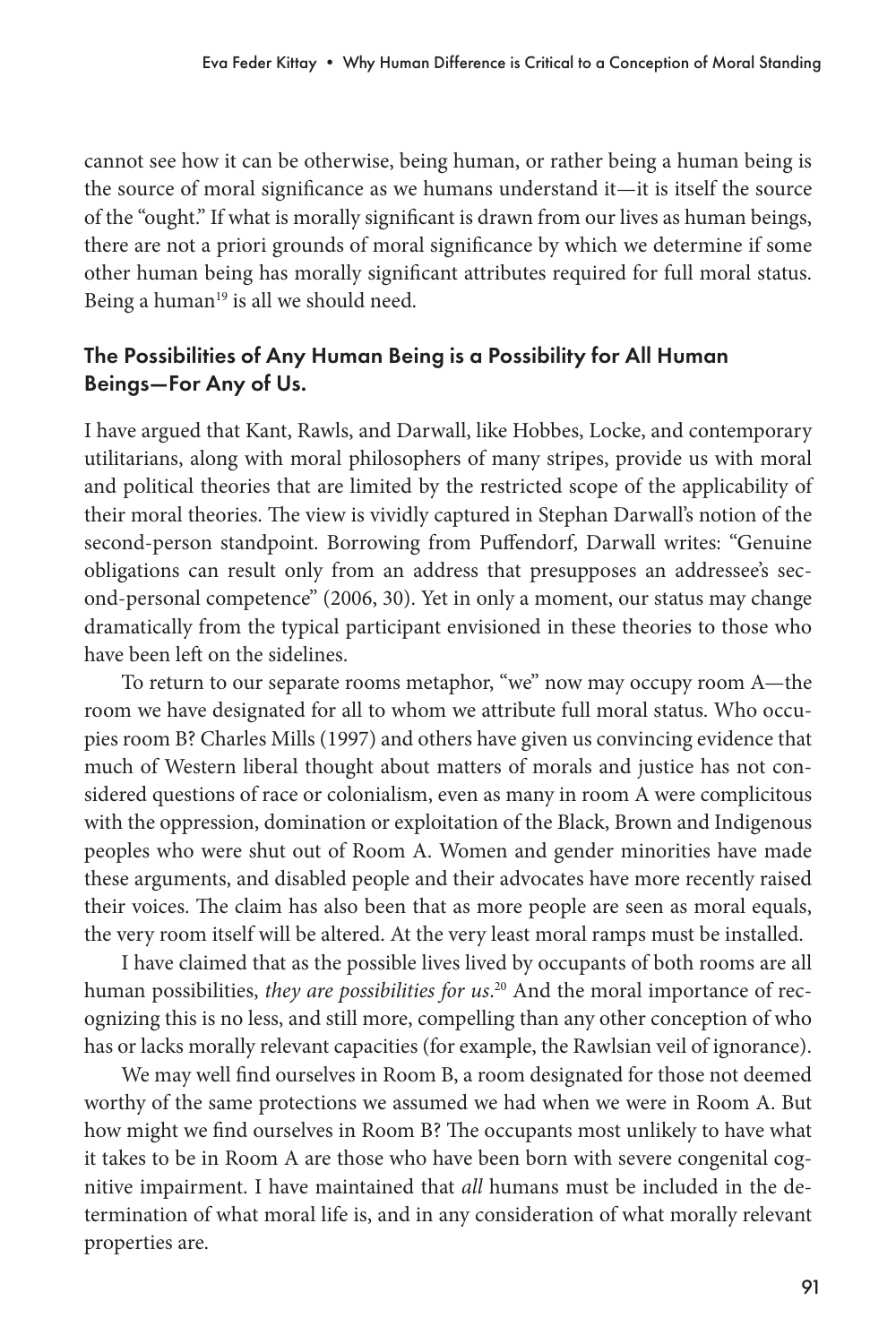One may protest: How is this a possibility for me? Well, you *might* have been born thus. Again, the retort can be "Is that morally important? *I* would not be that person—the psychological makeup I identify as constitutively mine could not be the same." To respond we need to ask what excludes these individuals from the same moral importance I attribute to myself?

Well, one might argue (and many have argued) that the person with congenital severe cognitive impairment, lacks the psychological properties needed for full moral status. They don't get to belong in room A *just* because they are human beings. Species membership, goes the argument, is foremost a *biological* category, not a normative one. Isn't it conceivable that the properties and experiences of some human beings, especially human beings who cannot engage in moral life in ways that are species typical *should* be excluded in constituting the measure? If so, why shouldn't these humans be sized up to see if they measure up to a standard set by those who can engage in moral life?

My response is first to say that if philosophy is to be true to itself and help us understand both who we are and what it means to be human beings living with other human beings in a world with other creatures, then theories that leave out some human lives cannot fully grasp what, if anything, about the human condition is morally important. As I have lived my life with one so excluded, I have become increasing convinced that by ignoring her truth, we distort our own.

My daughter is severely, perhaps profoundly cognitively disabled, but her truth is that she defies the philosophical representations and expectations of people such as her.<sup>21</sup> My daughter, for instance, may not be able to do much more than a very young child, and in some regards, cannot even do what an infant of six months can do—roll over, for example. Her understanding, however, outstrips her manifest physical abilities. For example, she spends her weekends with us (until COVID-19 interfered with our usual routines) listening and thrilling to music ranging from Bach to Mahler and from Louis Armstrong to Bob Dylan.22 When a favorite Schubert and Beethoven pieces play, she tries to catch my eye so I will hum along. And engaging her ability to choose between two options, she has indicated to me, as best as I can tell, that she prefers to be regarded as a young woman, not a child. Again, let me be clear, my daughter has no measurable IQ. While there are surely those who are still more disabled, she is already in the category of those most disabled. On what defensible, non a priori or question-begging grounds do we to exclude her from the measure of what it is to be a fully morally significant being like myself?

Those skeptical of my position may reply "does she, can she, engage in morally responsible conduct?" If she cannot, that is a non-question-begging reason because if she cannot, how is she a member of our moral community? We can reply that first, our moral community consists of those who have *interests*, not only those who can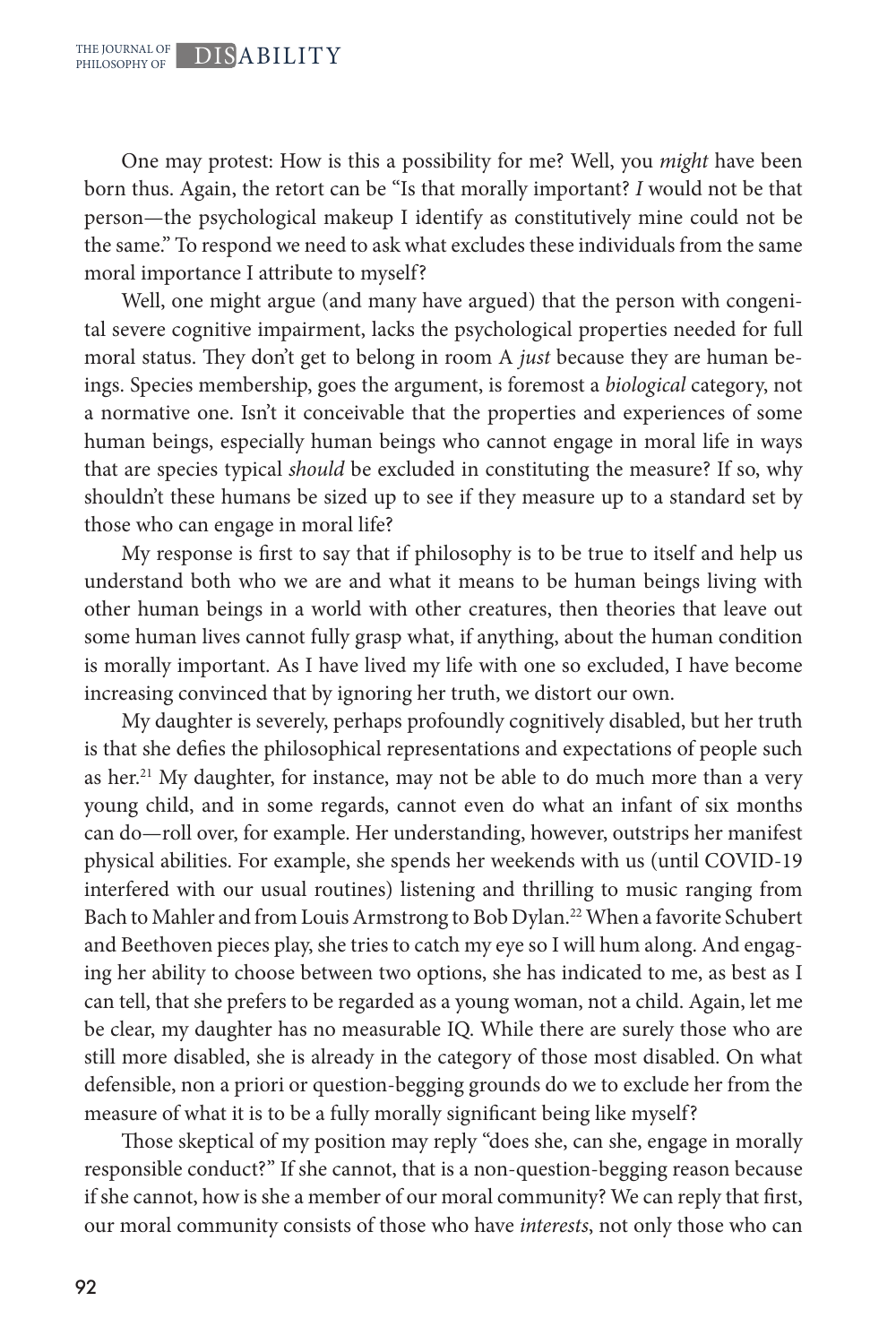act in a morally responsible fashion—we consider the killing of an infant or young child murder even though we cannot expect moral conduct from them. We expect that a person with schizophrenia or other mental illness or dementia to be subject to the protections we grant to those of "sound" mind. We cannot have the same expectations of them as we do of ourselves, but they remain firmly in our moral community.

Furthermore, we often cannot know whether someone can act morally unless we treat them as moral beings. I never expected anything from my daughter, yet when I decided to borrow a favorite coat of hers, I thought to ask her if I can. I provided the choice to her by presenting one hand of mine for, "can I borrow your coat" and the other for, "do you want me not to borrow the coat." She clearly and immediately reached out to touch the first hand that I could. That is an act of generosity—a morally significant gesture. I would never have known that she is capable of generosity had I not asked. Another time we lent her bed to a friend who was ailing and needed the assistance of a hospital bed. This was on a weekend night when she normally is home with us. She had to spend the night in the group home where lives during the week. We thanked her for lending her bed to the friend. She smiled in response. We told her it was one way she can care for us as we care for her, and her smile widened and gave a small giggle of delight.

But let us grant, counterfactually, that she cannot engage in the life of the moral community. If what puts her in room B is the requisite psychological makeup that translates into the presence of requisite capacities, then she would not sit in that room herself. For example, people who acquire dementia would join her, as would those who have been sufficiently brain injured in an accident or people who undergo a mental breakdown that renders then unable to act on reasons we can all accept.

Although we cannot now become congenitally impaired in the relevant ways, we can find ourselves with the same incapacities, that is, lacking those very capacities that we insisted were critical to full moral status. If the congenitally affected individual is excluded only because she belongs to a group of individuals who have severe cognitive disability by virtue of a genetic variant, then that is blatant discrimination of these individuals—no less than racism.23 If she is excluded by virtue of the absence of capacities that the "we" have deemed necessary and sufficient for full moral status, then that is a condition any one of us could find ourselves in—*it is a possible human life for any of us and for those whom we love*.

## The Moral Status of Nonhuman Life

What I have argued does not deny that a nonhuman individual may act in a way that we think is moral or not. Frans de Waal (2006) has given us portraits of chimpanzee social life, some of which closely resemble what we take to be moral, or at least moral-like behavior. Similar findings have been found in elephants and arguably other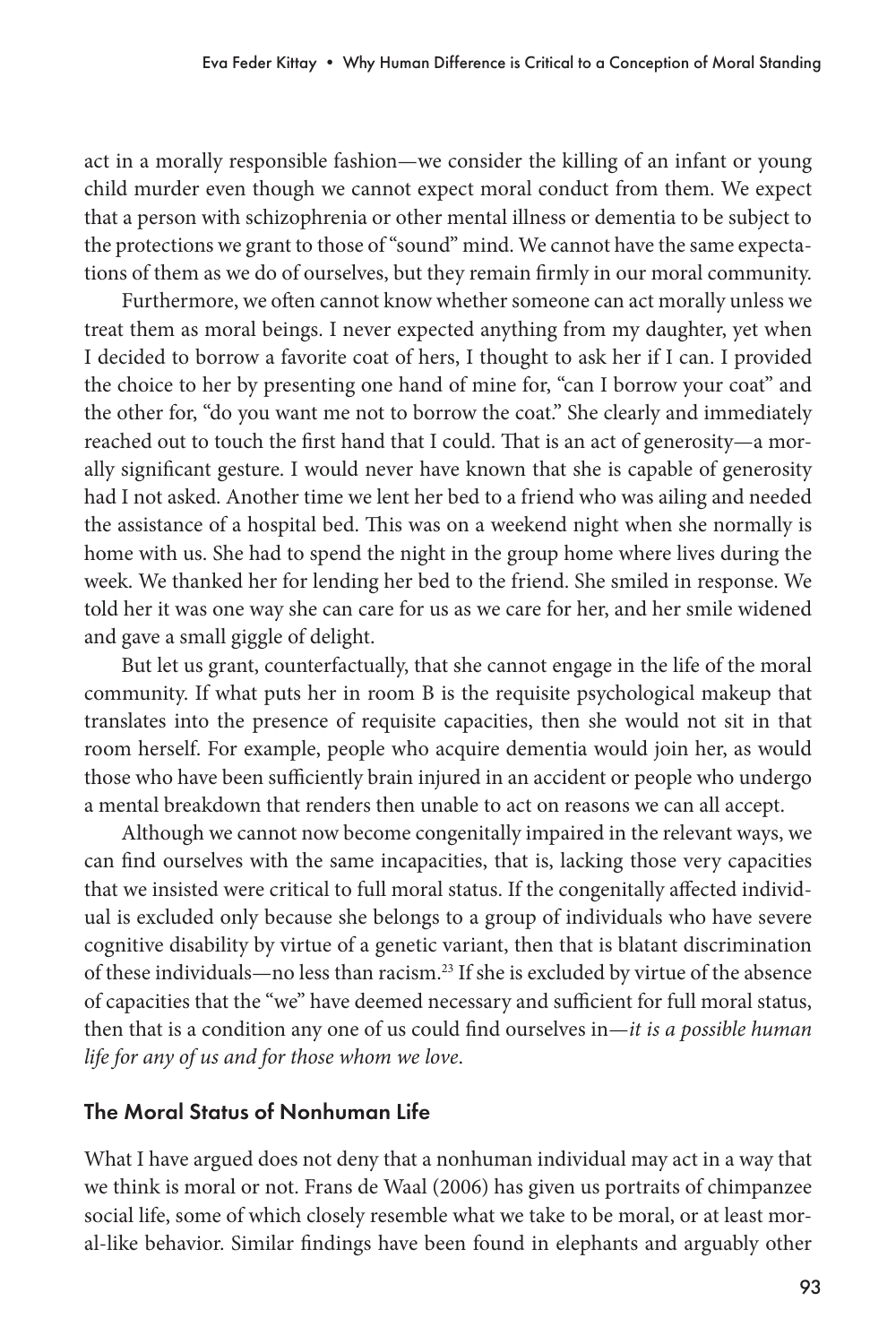creatures (O'Connell 2015). Domesticated pets partake in our social life in ways that are more than utilitarian. On a birthday celebration where I was serenaded and handed gifts, my standard poodle went to get one of his stuffed animals and placed it in my lap. (Then, he promptly took it back—he only got a part of what gift giving  $is.)<sup>24</sup>$ 

Yet my argument for the sufficiency claim for humans does suggest that such a sufficient condition will apply only to human beings. I would say that, as of now, that is the case. As we agree that some nonhumans also have full moral status, we may use aspects of their lives—ones that may differ from human lives to reveal parts of a moral universe we previously did not recognize. So *for now*, while we may lack consensus about whether and which nonhuman beings should be accorded the full moral status we give to humans, the sufficiency claim applies only to humans. The reason is that we recognize what nonhumans do to be within a moral domain only because we first recognize these as having moral relevance in the lives of human beings. Our acknowledgment of morally relevant features of other beings is derivative. No less important—but derivative.

Another reason to assume that the sufficiency condition applies only to human beings is that humans are related to other human beings in ways that carry moral obligations within our social worlds. My daughter is *my daughter*. As such I have responsibilities to her that any mother has to a daughter. To carry out these duties, I need social supports, supports that at once recognize her as not only my daughter but a part of human society. But it is not just that we have the same obligations to her that we have to any other mother's daughter because we have obligations to me, an individual with full moral worth. It is because *for me to raise her as my daughter, I require the recognition of her full moral worth*. Only such an equal status will provide me with the ability to do my duty by her.

Still another reason is one I have already put forward. Any human being could find themselves with the disabilities my daughter has through an accident or a disease affecting the brain. Anyone could have a child, or grandchild or great grandchild, with a variant on a gene that results in extensive impairments. Having her disabilities is within the range of human experience—it can be "our" experience, and our moral vision must embrace such a possibility—must retain or not diminish the moral status we have when we find ourselves living that possibility.

It is important that all human beings are accorded an equal moral status, not only because it does a grave injustice to those who are left out, but also because it is consequential for "us" if *our* condition changes—that is, if "we" who have the privileged position of deciding what is morally relevant *tout court* find ourselves off that privileged perch. We may not find ourselves to be a different race, or to possess a genetic mutation that curtails our intellectual capacities, but we can find ourselves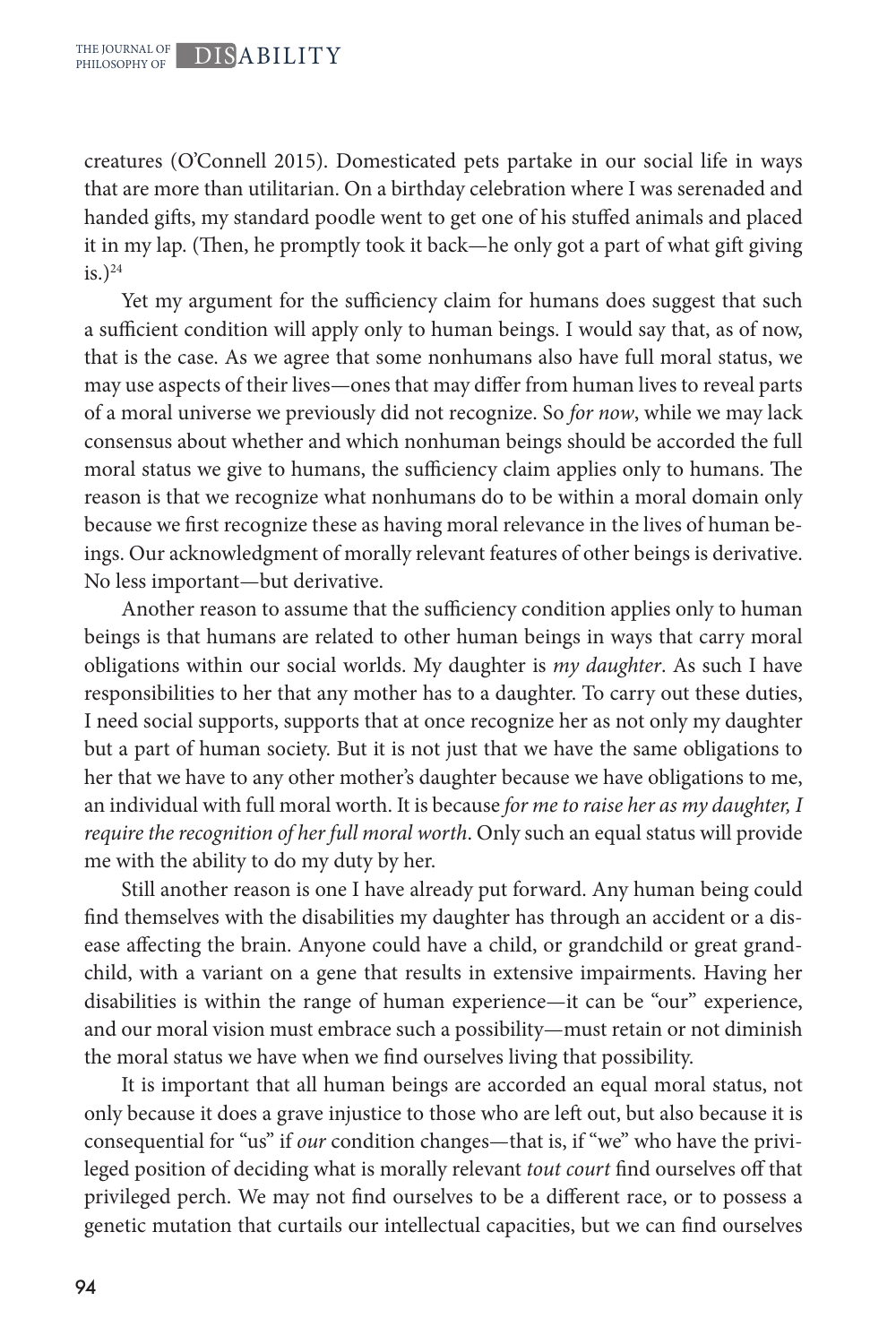recast as a member of a despised minority and find ourselves in a very inhospitable world—a world in which "*we"* would then become morally insignificant. We can rage against that—but on what grounds will we be able to object? We will have defined ourselves out of moral significance.

If this is correct, and I believe it is, then humans, "what they know and care about," are themselves the measure of what is morally relevant. As I said earlier this is not to say that humans are the measure of all value—only the measure of one value (or set of values)—those we identify as *morally* significant.25 What we identify as morally relevant properties derive from that measure. Nonhumans can (and doubtless ought to be) included in our moral vision—but they do so insofar as humans recognize in them what we respond to or believe we ought to respond to in other human beings. As we learn more, pay more attention to these, our moral universe expands. It is this sense in which man is the measure. And a measure is not in turn measured or it wouldn't be the measure.

## A Word About Modality

In speaking of possible lives humans may have, it appears that I am arguing for a form of *modal personhood.* And in a sense, I am. But this term has been used by Shelly Kagan (2019) in a way that differs from mine.<sup>26</sup> The premise of his modal conception is that "they" (those without the qualifying intrinsic properties thought necessary for personhood) could be like "us" in some possible world. That is, if, say, by altering a "defective gene," those lacking the requisite properties could, in some possible world, become us ("they may be us"). My use of modality works in reverse—rather than say, "they could be us," I say, in some possible world that "we may be them." In some possible world *I* (using Kripke's rigid designation) could be someone who lacks these capacities. In Kagan's version, I take my myself as the moral norm, and grant that in other circumstance the excluded "they" could be repaired so that they can measure up to the norm set by the "we."

In my formulation, the moral measure is the totality of human possibilities. It is not because someone like my daughter could be "normal," given some scientific advance—that is, could fit the Procrustean bed set by the "we,"—but because in modal terms what defines humanity and sets the "normative profile of the human being" is her profile just as much as it is mine. Kagan collapses the "us"/"they" distinction by placing "them" under the penumbra (modally speaking) of "us." I refuse the distinction because, on my view, there is no "us" and "them"—there is only the human being in different states or conditions of being. Furthermore, if the possession of criterial properties is essential to personhood, I do not see why the speculation that this lack could possibly be remedied in some other space or time qualifies them for full moral worth (that Kagan denotes by "personhood") here and now.<sup>27</sup> And as far as I can see,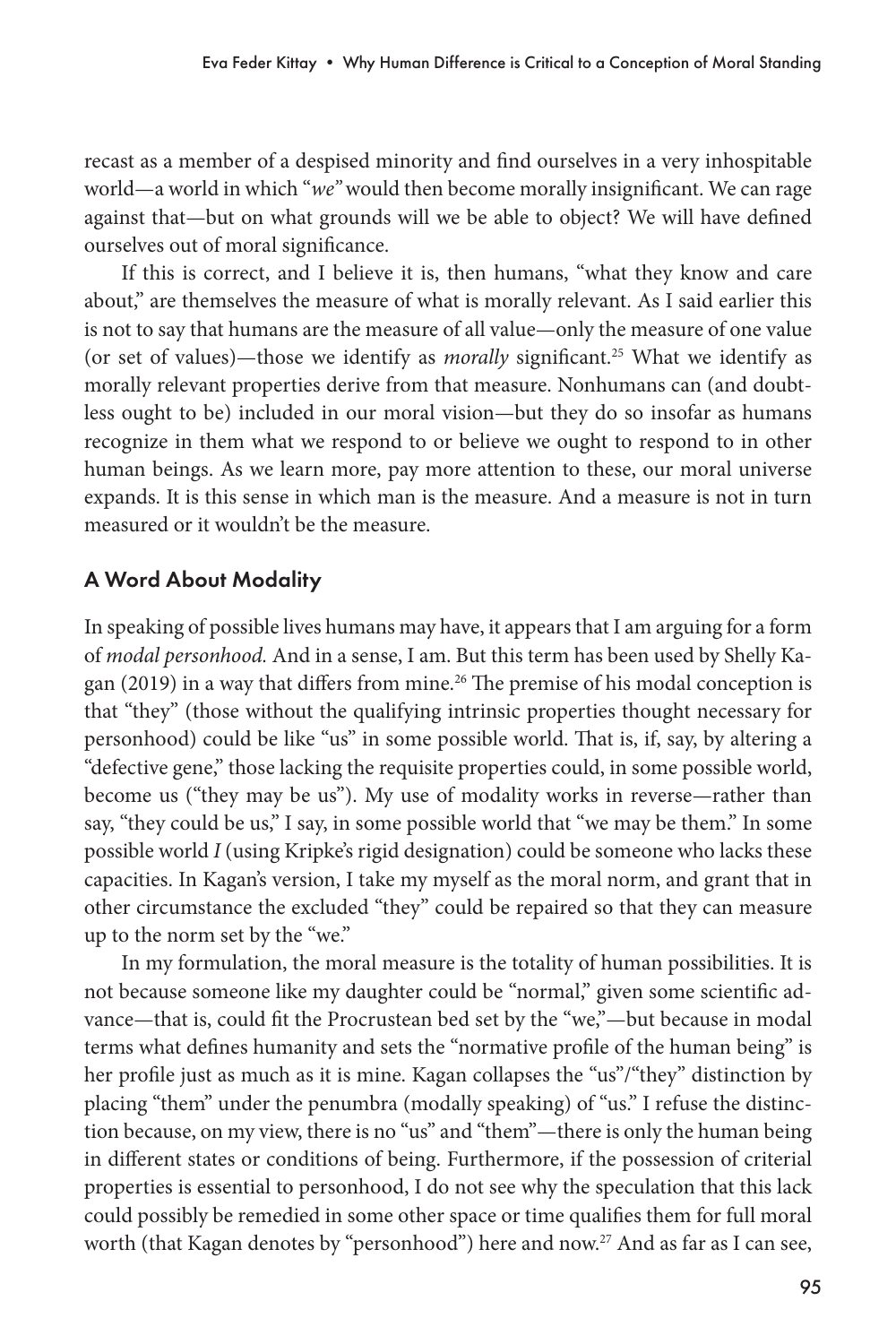this is not a question that Kagan answers. Simo Vehmas and Benjamin L. Curtis (2016) utilize Kagan's conception of modal personhood and regard the possibility that "they could be us" as an intrinsic property that has relational significance and secures the full moral status of people with cognitive disabilities. But their account suffers the same problem as Kagan's: Why should this possibility of a cognitively disabled person exert any moral claim on me?

## Being Human is Itself Morally Relevant

If the reason for the sufficiency condition that covers humans is that we may share the fate of any other human being, we can say that there are many fates we share with nonhumans. Death is one. Certain diseases are another—how many have lost a much beloved pet to cancer? Scientists now worry that deer can get COVID-19. We know that within our human world, all of these conditions are significant, regardless of whether they are significant for a particular individual. But whether anyone of these conditions—and the many more we can imagine—have the same significance they have for humans, is epistemically opaque to us. For example, I will not know how a dog experiences a disease to which we are both susceptible. I am likely to know if my dog is in extreme pain, but I may have no idea of whether or how my dog is experiencing what for me would be a dull on-going pain. It is difficult enough to understand pain from the view of a human being other than myself, but our inferences have ways of being tested and adjudicated in ways not generally available with many nonhumans. For all our similarities we are different *sorts* of beings. While I may share the condition of having a cancerous growth with my dog, I cannot become a dog with cancer. But unlike the case of the diagnosis I share with my dog, if I come to share my daughter's diagnosis of severe cognitive disability, I do become a severely cognitively disabled human being. Once again, this does not mean that nonhumans lack moral status, but what is important to them, in a way that should oblige us morally, is something that we discern only by drawing from our human experience and our knowledge of their species-specific way of being in the world.

## Conclusion

Identifying the morally relevant properties of a human being, I have argued, is not needed to accord a born and viable human being with full moral status. Nonetheless, identifying morally relevant characteristics is not pointless. We can identify moral qualities and endorse their cultivation. We can name them to decide if someone has been accorded what is due to them in the context of such morally relevant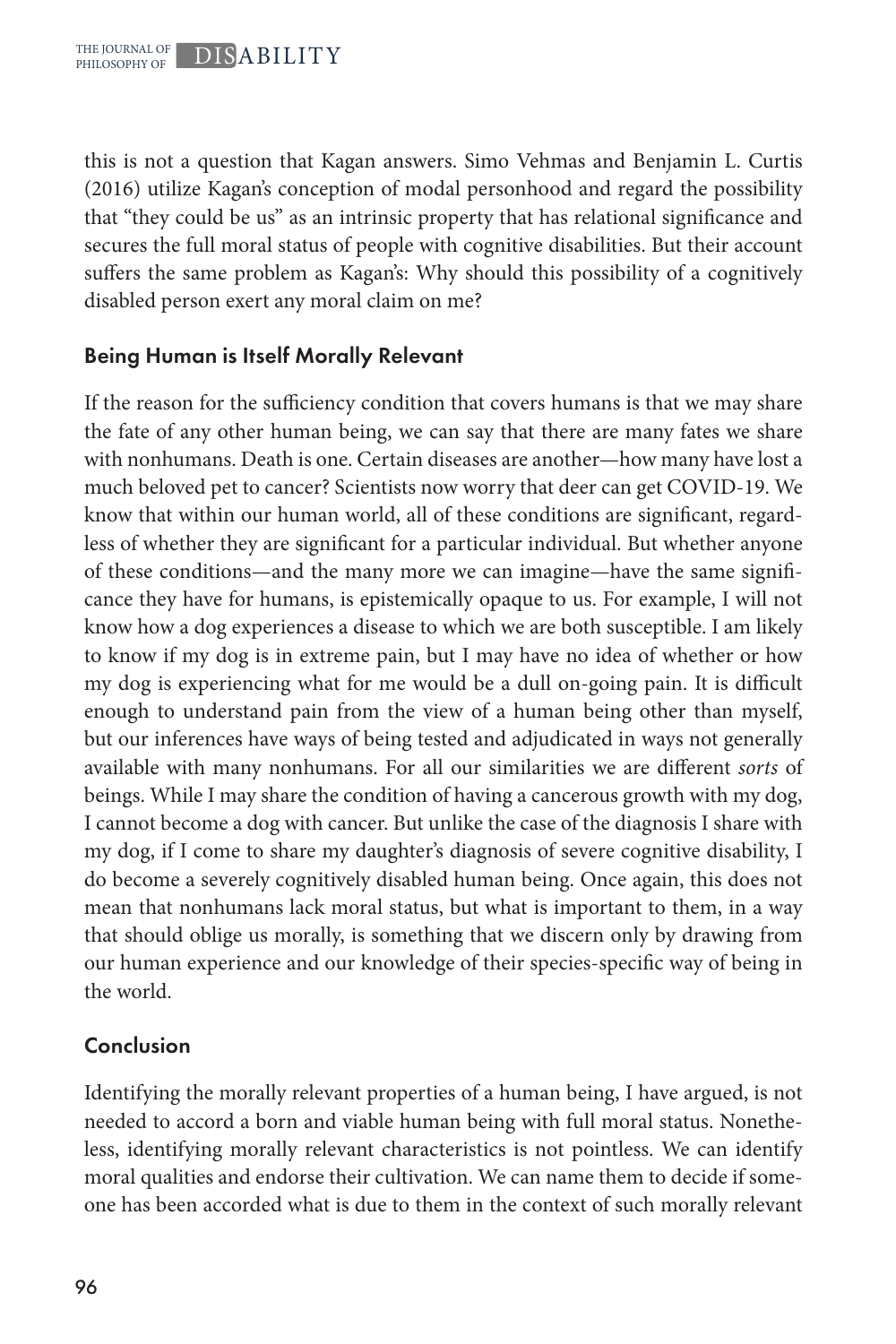properties, intrinsic or relational. The claim I have defended is that we cannot and should not use them to determine which humans measure up and which do not.

I have also readily granted that what we recognize as morally relevant properties, both relational and intrinsic, may be observed in other beings. These prompt us to respond to their species, whether the properties are analogues or homologues to our own: sensing pleasure or pain, avoiding death, relationships to other members of their own and other species, etc. We can grant with Spinoza and Hobbes that all creatures try to persevere in their own being. We can ask whether they have environments in which they thrive. Or whether they endure circumstances in which they fail to thrive as individuals or as a species. The more we come to learn about other species, the more we have moral access to their lives, and so to our own obligations to them. As we expand our moral perceptions, we find that many of the same moral imperatives can become gateways to those obligations we owe to nonhuman beings.

Out of the multiple possible lives a human being might inhabit, the multiple circumstances that could be a human circumstance, we come to develop our moral insights and our understanding of what is morally relevant. Too much of the history of Western philosophy is one in which what was envisioned reflected the world and concerns only of those with the privilege to write philosophical treatises. It has resulted in moral world created in their own image—excluding people who did not resemble them in color, culture, or capacity. Sometimes the extension of ideas in the philosophical canon, ideas of equality for example, to those previously excluded appears to be relatively seamless—but other extensions, in this case to cognitively disabled people, are not. They require a more fundamental rethinking of who we are and what is morally significant about us. They require a modification of what we take as our "species-being" and what a "truly human life" is.<sup>28</sup>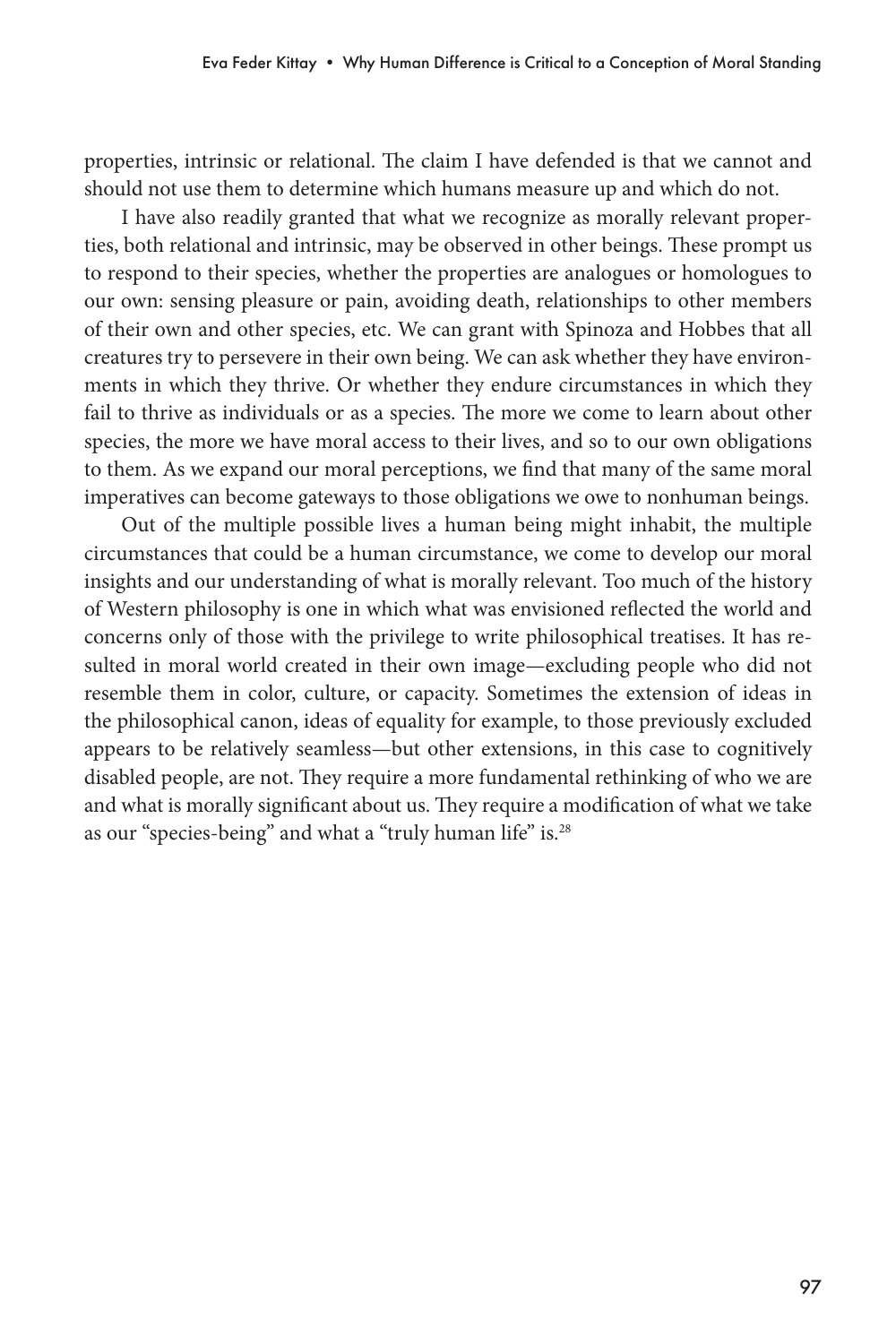#### ENDNOTES

- 1 I would like to thank the editors of the *Journal of Disability and Philosophy* for their comments and suggestions. I also would like to thank the faculty and graduate students, especially Courtney Miller, in the Department of Philosophy at SUNY/Binghamton, for their insightful questions.
- 2 For a discussion of the dispute between those who want to include and those who want to exclude the very significantly cognitively disabled human beings from full moral status see (Wasserman et al. 2017).
- 3 See Quinn and Arstein-Kerslake (2012).
- 4 See especially Nussbaum (2006) and Donaldson and Kymlicka (2013) for a similar view on the diverse rather than hierarchal nature of the moral status of all beings.
- 5 See also Korsgaard (2018) for a view of relationship between the value of all creatures and considering them as ends with moral status.
- 6 I thank Michael Smith for raising the issue. For an overview of neural tube defect of which anencephaly is the most serious, see (Avagliano et al. 2018). For a discussion of one anencephalic infant who lived for 28 months, see (The Medical Task Force on Anencephaly 1990), also (Dickman, Fletke, and Redfern 2016). Some anencephalic infants do have some brain tissue that has developed on the brain stem but may not be enclosed by the skull (Radford et al. 2019).
- 7 See Shewmon and Miller (2021 ) for an up to date discussion on brain death, *Hastings Bioethics Forum*, https://www.thehastingscenter.org/revising-the-legal-standardfor-determining-death/. Also see Truog and Miller (2014) who propose that "once brain death is recognized as a social construction not grounded in biological reality, we [can] better serve organ donors and recipients alike."
- 8 Clearly many efforts have been made to accord all human beings, and perhaps some nonhuman beings, with full moral status. Most all look for necessary and sufficient conditions or provide several conditions that *jointly* are necessary and sufficient. In Kittay (forthcoming) I will entertain some of these alternative positions. Here I want to argue for a sufficiency condition that pertains to human beings. Having such a sufficiency condition, as we will see, can point us to the need to consider the moral standing of beings who are not human.
- 9 See Guidry‐Grimes et al. (2020) and Stramondo (2021).
- 10 Yet the fact that one does not need to exclude some human from the full moral standing to promote the wellbeing of nonhuman animals is attested to by several different philosophers, among them Lori Gruen (2021), Delon and Purves (2018), Donaldson and Kymlicka (2013), Willett (2014), Warren (1997), Crary (2016), Korsgaard (2018), among others. They propose reasonable theories that can be used to make moral claims on the part of nonhuman animals without invoking colorful images that align and limit the interests of humans with cognitive disabilities to dogs or pigs. These analogies are not backed by the experience of those who live with and intimately know these folks—a knowledge that the neo-Lockeans proponents seem to have no interest in gaining. (Kittay 2010).
- 11 See (Korsgaard 2018, 77–96).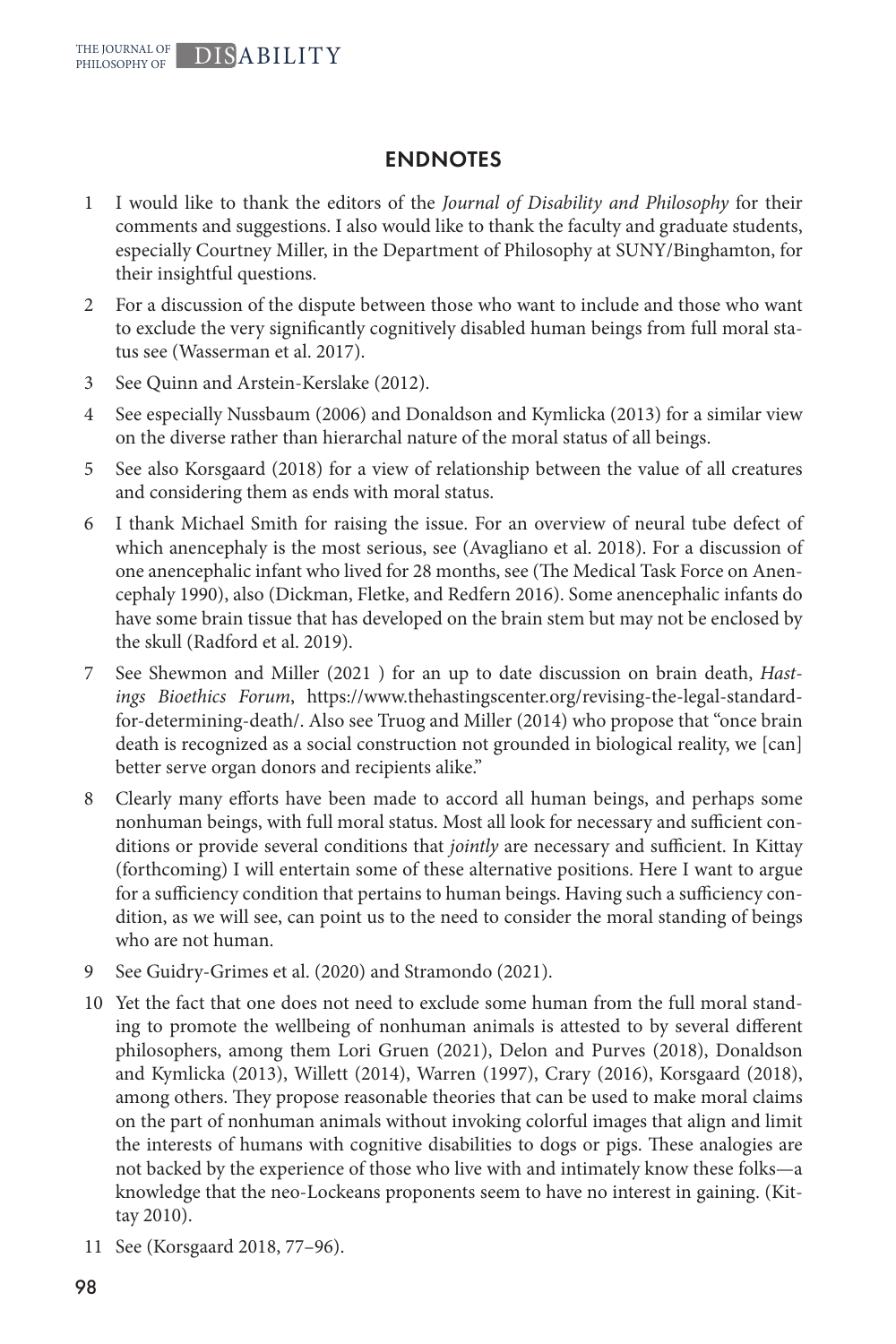- 12 I will use "their" as the singular possessive pronoun.
- 13 Korsgaard (2018) attempts to correct this. I discuss this below.
- 14 See McMahan (2003, 221) and a response by me, Kittay (2006).
- 15 Kant writes: "So this principle is also its supreme law: Always act on maxims whose universality as laws you can at the same time will" (2005). It may appear that I am using Kant against himself, but as Kant maintains that humans are by nature rational even if they are not able to reason at any particular time, a presumably a rational agent must entertain the possibility that she could lose her ability to reason and would not will a universal law that is disadvantageous to one who cannot act according to reason. Therefore, using this Kantian formulation should be entirely appropriate.
- 16 Kant held the influential view that there is a sharp divide between those whom we owe the same level of moral duty and those to whom we have no such moral duties. He reconciled his view with the strong intuition that we should not beat a hapless animal by arguing that that we have an indirect duty not to act cruelly toward animals. We wrong ourselves by debasing ourselves with gratuitous cruelty. But our moral intuitions are not in line with this view, as Korsgaard, a Kantian who defends the moral status of nonhumans, notes. She writes: "Even people who believe our duties to animals are rather weak—that all that we owe to the animals is to avoid 'unnecessary' cruelty—think we owe that duty, such as it is, directly to the animals" (2018, 102).
- 17 To borrow and adapt a notion cited in (Smith 2012, 228).
- 18 See (Smith 2012).
- 19 See my earlier discussion of what I refer to when I speak of being human.
- 20 One may add: in this world or in some near possible world.
- 21 For an interesting defense of listening to the intuitions of parents and caregivers of people with cognitive disabilities see (Graber 2021).
- 22 For a demonstration of Sesha's engagement with a piece of classical music, see https:// youtu.be/xFTVReArZDU.
- 23 For a discussion of the frequency and moral significance of genetic variants see Kittay (2020).
- 24 Korsgaard (2018) tells us that Kant was correct in saying that only humans could be moral creatures, because humans don't only act, they act on principle. Was Sesha formulating a principle that she ought to lend me her coat; that she ought to care in whatever way possible? Was my dog *not* acting on any principle when he saw everyone attending to me in a way that he wanted to participate? Do animals who rescue people or other animals have no idea that this is a good thing to do? I am confounded when philosophers make categorical remarks on these subjects as we lack the epistemic access that would give us definitive answers.
- 25 Nor does it mean that only human beings have rights that can be violated. Whether or not other beings have rights, we human beings can only recognize such moral values because we accord rights to ourselves.
- 26 Kagan's concept of modal personhood has been widely discussed. See McMahan (2016), Brouwer and van der Deijl (2020), Singer (2016), DeGrazia (2016).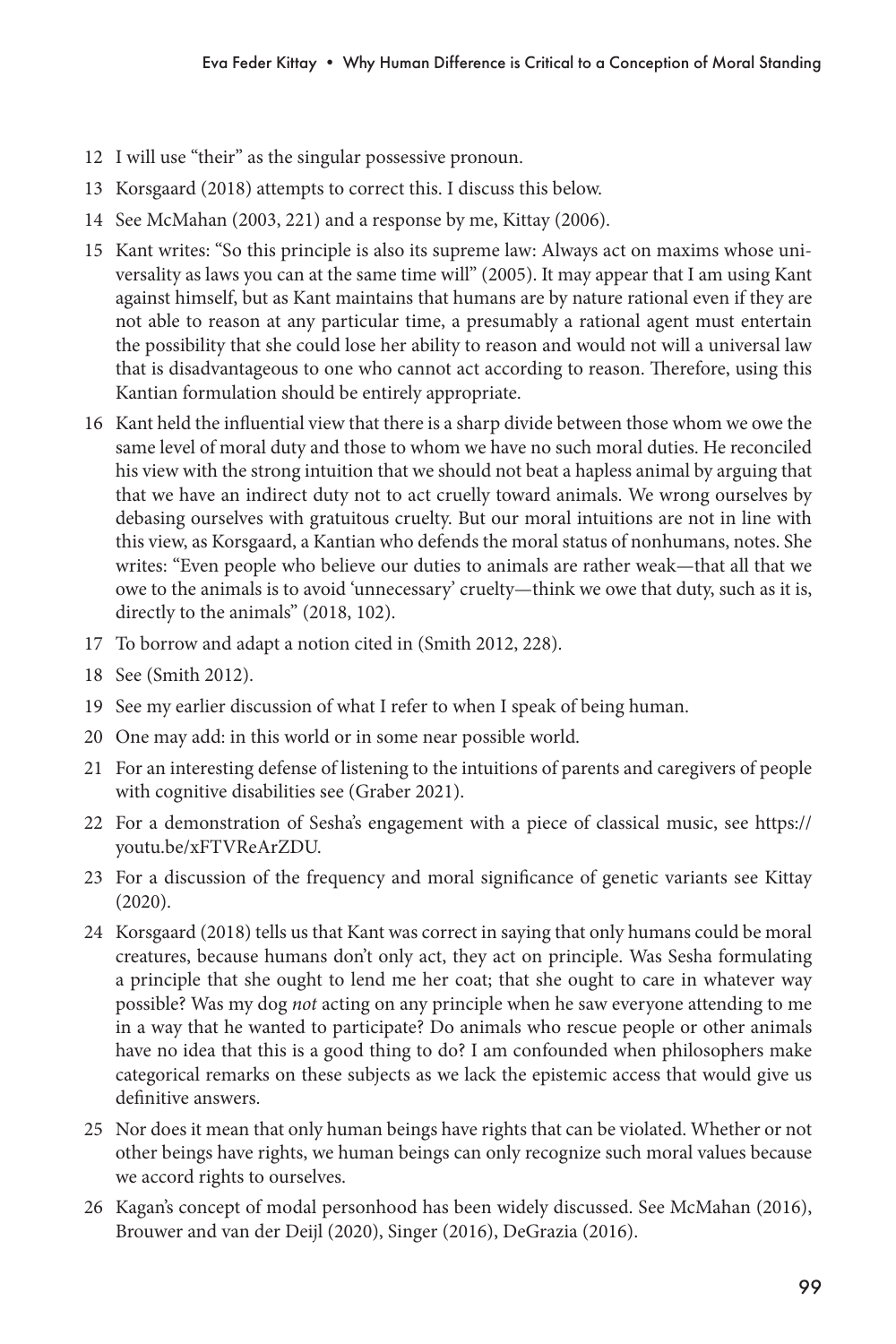- 27 This critique has been lodged by several commentators on Kagan's work. See for example, DeGrazia (2016).
- 28 Nussbaum (2000) uses this term to speak of the need for governments to make possible all the capabilities on her list of capabilities. But I am appropriating it for different purposes—for the purpose of alerting us to human possibilities we are still to encounter.

#### **REFERENCES**

- Avagliano, Laura, Valentina Massa, Timothy M. George, Sarah Qureshy, Gaetano Pietro Bulfamante, and Richard H. Finnell. 2018. "Overview on Neural Tube Defects: From Development to Physical Characteristics." *Birth Defects Research* 111.19: 1455–1467. https://doi.org/10.1002/bdr2.1380
- Bernasconi, Robert. 2001. "Who Invented the Concept of Race? Kant's Role in the Enlightenment Construction of Race." In *Race: Blackwell Readings in Continental Philosophy*, edited by Robert Bernasconi, 11–36. Malden, MA: Blackwell.
- Blow, Charles M. 2021. "Gwen Ifill Was Right About 'Missing White Woman Syndrome.'" *The New York Times.* https://www.nytimes.com/2021/09/22/opinion/petito-missingperson-cases.html.
- Brouwer, Huub, and Willem van der Deijl. 2020. "All Animals are Equal, but Some More than Others?" *Journal of Moral Philosophy* 17.3: 342–357. https://doi.org/10.1163/17455243-01703004
- Clifford, Stacy. 2014. "The Capacity Contract: Locke, Disability, and the Political Exclusion of 'Idiots.'" *Politics, Groups, and Identities* 2.1: 90–103. https://doi.org/10.1080/21565503.2013.876918
- Crary, Alice. 2016. *Inside Ethics: On The Demands of Moral Thought*. Cambridge: Harvard University Press. https://doi.org/10.4159/9780674089075
- Curtis, Benjamin, and Simo Vehmas. 2016. "A Moorean Argument for the Full Moral Status of Those with Profound Intellectual Disability." *Journal of Medical Ethics* 42.1: 41–45. https://doi.org/10.1136/medethics-2015-102938
- Darwall, Stephen L. 2006. *The Second-Person Standpoint: Morality, Respect, and Accountability*. Cambridge, MA: Harvard University Press. https://doi.org/10.2307/j.ctv1bzfp0f
- Davidson, Donald. 1987. "Knowing One's Own Mind." *Proceedings and Addresses of the American Philosophical Association* 60.3: 441–458. https://doi.org/10.2307/3131782
- DeGrazia, David. 2016. "Modal Personhood and Moral Status: A Reply to Kagan's Proposal." *Journal of Applied Philosophy* 33.1: 22–25. https://doi.org/10.1111/japp.12166
- Diamond, Cora. 1978. "Eating Meat and Eating People." *Philosophy* 53.206: 465–479. https://doi.org/10.1017/s0031819100026334
- Dickman, Holly, Kyle Fletke, and Roberta E Redfern. 2016. "Prolonged Unassisted Survival in an Infant with Anencephaly." *BMJ Case Reports*: bcr2016215986. https://doi.org/10.1136/bcr-2016-215986
- Donaldson, Sue, and Will Kymlicka. 2013. *Zoopolis: A Political Theory of Animal Rights*. Oxford: Oxford University Press.
- Gautier, David. 1987. *Morals by Agreement*. Oxford: Oxford University Press. https://doi.org/10.1093/0198249926.001.0001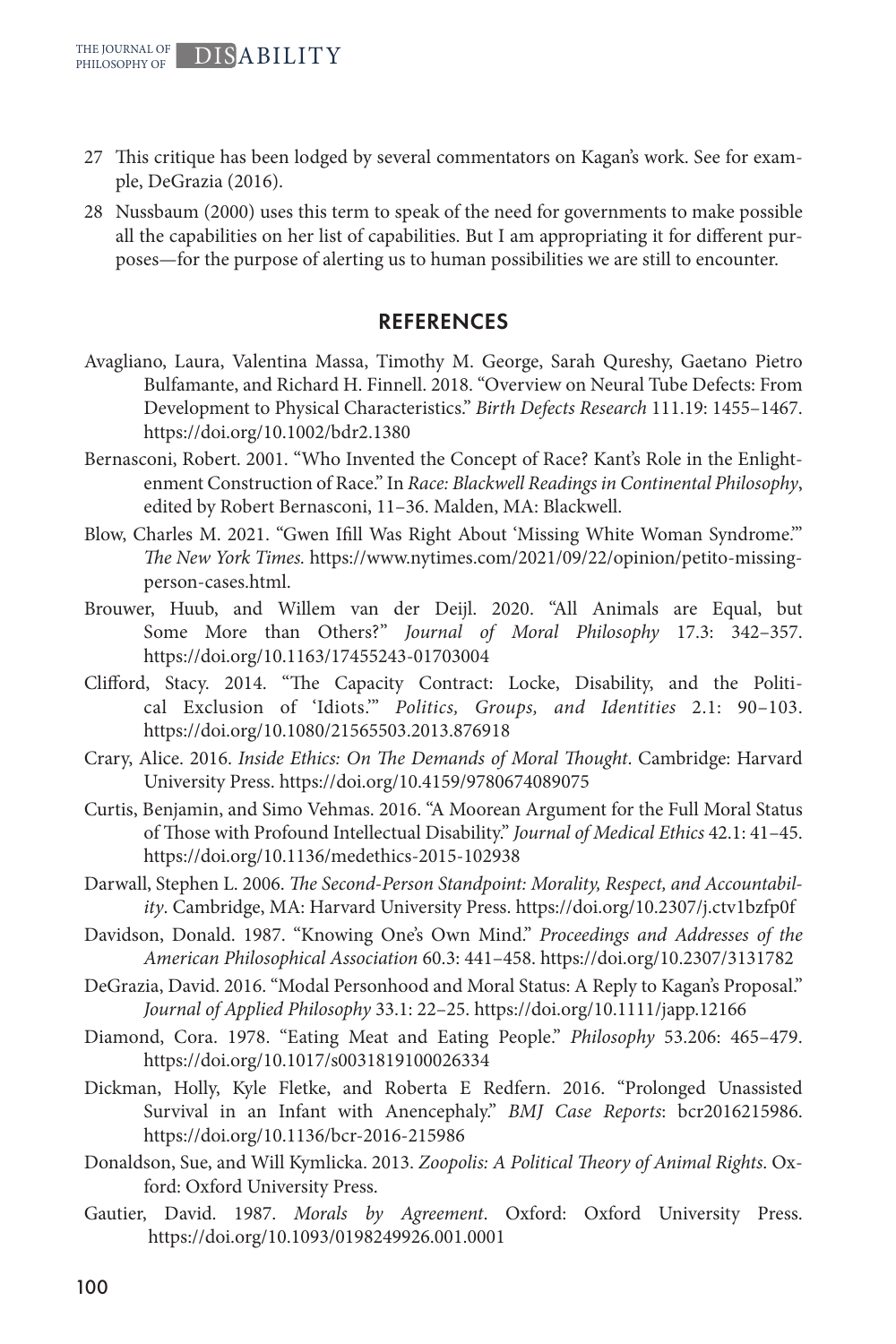- Gruen, Lori. 2021. *Ethics and Animals: An Introduction*. Second Edition. Cambridge Applied Ethics. Cambridge, UK: Cambridge University Press. https://doi.org/10.1017/9781108986304
- Graber, Abraham. 2021. "A Parent's Intuition Is Always Right: Weighing Intuitions in the Debate over the Nature of Full Moral Status." *Metaphilosophy*, 1–13. https://doi.org/10.1111/meta.12520
- Guidry‐Grimes, Laura, Katie Savin, Joseph A. Stramondo, Joel Michael Reynolds, et al. 2020. "Disability Rights as a Necessary Framework for Crisis Standards of Care and the Future of Health Care," *The Hastings Center Report 50*.3: 28–32. https://doi.org/10.1002/hast.1128
- Hobbes, Thomas. 1998 (1642). *Hobbes: On the Citizen,* edited by Richard Tuck and Michael Silverthorne. Cambridge: Cambridge University Press. https://doi.org/10.1017/cbo9780511808173
- Jaworska, Agnieszka. 2007. "Caring and Moral Standing." *Ethics* 117.3: 460–497. https://doi.org/10.1086/512780
- Jaworska, Agnieszka, and Julie Tannenbaum. 2014. "Person-Rearing Relationships as a Key to Higher Moral Status." *Ethics* 124.2: 242–271. https://doi.org/10.1086/673431
- Kagan, Shelly. 2019. *How to Count Animals, More or Less*. First Edition. *Uehiro Series in Practical Ethics*. Oxford: Oxford University Press. https://doi.org/10.1093/oso/9780198829676.001.0001
- Kant, Immanuel. 2005. *Groundwork for the Metaphysics of Morals*. Translated by Thomas K. Abbot. Edited by Lara Denis. Peterborough, Canada: Broadview Press.
- Kittay, Eva Feder. 2006. "On the Margins of Moral Personhood." *Ethics* 116.1: 100–131. http:// www.jstor.org/stable/10.1086/454366.
- Kittay, Eva Feder. 2010. "The Personal is Philosophical is Political: A Philosopher and Mother of a Cognitively Disabled Person Sends Notes From the Battlefield." In *Cognitive Disability and Its Challenge to Moral Philosophy*, 393–413. Oxford: Blackwell. https://doi.org/10.1002/9781444322781.ch22
- Kittay, Eva Feder. 2017. "The Moral Significance of Being Human, Eastern APA Presidential Address." In *Proceedings and Addresses of the APA 2017*, 22–41.
- Kittay, Eva Feder. 2019a. "Comments on Alice Crary's The Horrific History of Comparisons Between Cognitive Disability and Animality (and How to Move Past It) and Peter Singer's Response to Crary." *Zeitschrift Für Ethik Und Moralphilosophie* 2.1: 127–133. https://doi.org/10.1007/s42048-018-0022-z
- Kittay, Eva Feder. 2019b (1999). *Love's Labor: Essays on Women, Equality and Dependency*. New York: Routledge. https://doi.org/10.4324/9781315108926
- Kittay, Eva Feder. 2020. "We Have Seen the Mutants-and They Are Us: Gifts and Burdens of a Genetic Diagnosis." *Hastings Center Report* 50: S44–S53. https://doi.org/10.1002/hast.1155
- Kittay, Eva Feder. Forthcoming. *Who's Truly Human?* Oxford: Oxford University Press.
- Korsgaard, Christine M. 2018. *Fellow Creatures: Our Obligations to the Other Animals*. Oxford: Oxford University Press. https://doi.org/10.1093/oso/9780198753858.001.0001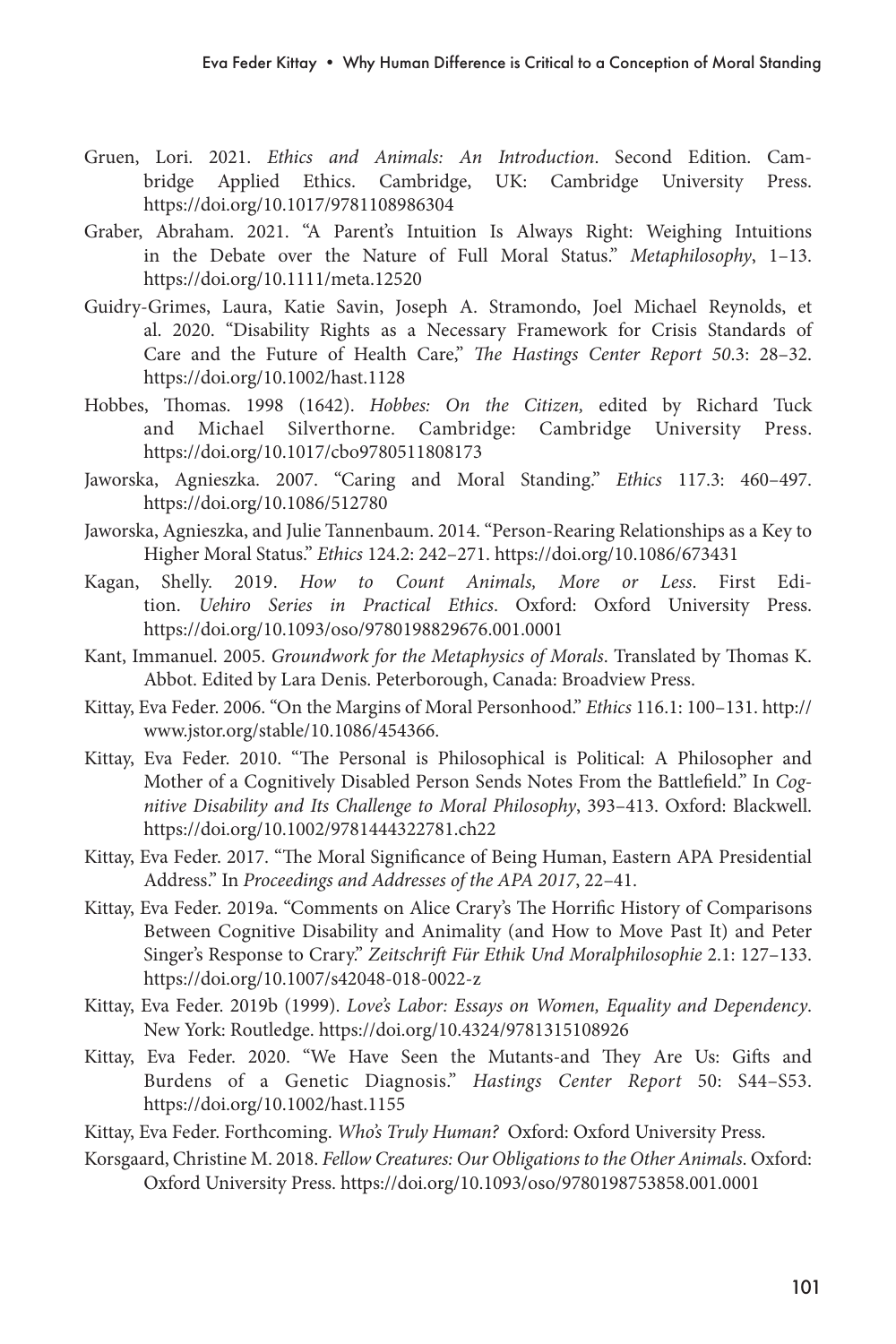- Locke, John. 1975 (1694). *The Clarendon Edition of the Works of John Locke: An Essay Concerning Human Understanding,* edited by Peter H. Nidditch. Oxford: Clarendon Press. https://doi.org/10.1093/actrade/9780198243861.book.1
- Locke, John. 1894. *An Essay Concerning Human Understanding With the Notes and Illustrations of the Author and an Analysis of His Doctrine of Ideas,* Vol. 3. London: Routledge.
- Mann, Bonnie. 2006. *Women's Liberation and the Sublime: Feminism, Postmodernism, Environment*, *Studies In Feminist Philosophy*. Oxford: Oxford University Press.
- McMahan, Jeff. 2003. *The Ethics of Killing: Problems at the Margins of Life*. Oxford: Oxford University Press.
- McMahan, Jeff. 2016. "On 'Modal Personism.'" *Journal of Applied Philosophy* 33.1: 26–30. https://doi.org/10.1111/japp.12167
- Medical Task Force on Anencephaly. 1990. "The Infant with Anencephaly." *New England Journal of Medicine* 322.10: 669–674. https://doi.org/10.1056/nejm199003083221006
- Mill, John Stuart. 2001. *Utilitarianism.* Indianapolis: Hackett Pub.
- Mills, Charles W. 2014 (1997). *The Racial Contract*. Ithaca, NY: Cornell University Press. https://doi.org/10.7591/9780801471353
- Nussbaum, Martha Craven. 2000. *Women and Human Development: THe Capabilities Approach*, *The John Robert Seeley Lectures*. Cambridge: Cambridge University Press. https://doi.org/10.1017/cbo9780511841286
- Nussbaum, Martha Craven. 2006. *Frontiers of Justice: Disability, Nationality, Species Membership*. Cambridge, MA: Harvard University Press. https://doi.org/10.2307/j.ctv1c7zftw
- O'Connell, C. 2015. *Elephant Don: The Politics of a Pachyderm Posse*. Chicago: University of Chicago Press.
- Plato. 1901. "Euthyphro." In *Dialogues of Plato: With Analyses and Introductions*. Translated by B. Jowett. Vol. 1, 279–301. https://doi.org/10.1037/13728-008
- Purves, Duncan, and Nicolas Delon. 2018. "Meaning in The Lives of Humans and Other Animals." *Philosophical Studies* 175.2: 317–338. https://doi.org/10.1007/s11098-017-0869-6
- Quinn, Gerard, and Anna Arstein-Kerslake. 2012. "Restoring the 'human' in 'human Rights': Personhood and Doctrinal Innovation in the UN Disability Convention." In *The Cambridge Companion to Human Rights Law,* edited by C. Gearty and C. Douzinas, 36–55. Cambridge: Cambridge University Press. https://doi.org/10.1017/cco9781139060875.005
- Radford, Kate, Ryan C. Taylor, Judith G. Hall, and Bryan Gick. 2019. "Aerodigestive and Communicative Behaviors in Anencephalic and Hydranencephalic Infants." *Birth Defects Research* 111.2: 41–52. https://doi.org/10.1002/bdr2.1424
- Reynolds, Joel Michael. 2021. "Against Intuitive Horribleness." *Episteme* 18.4: 1–16. https://doi:10.1017/epi.2021.42
- Scanlon, Thomas M. 1998. *What We Owe to Each Other*. Cambridge, MA: Harvard University Press. https://doi.org/10.2307/j.ctv134vmrn
- Shewmon, D. Alan, and Franklin G. Miller. 2021. "Revising the Legal Standard for Determining Death." *Hastings Bioethics Forum*. https://www.thehastingscenter.org/ revising-the-legal-standard-for-determining-death/.